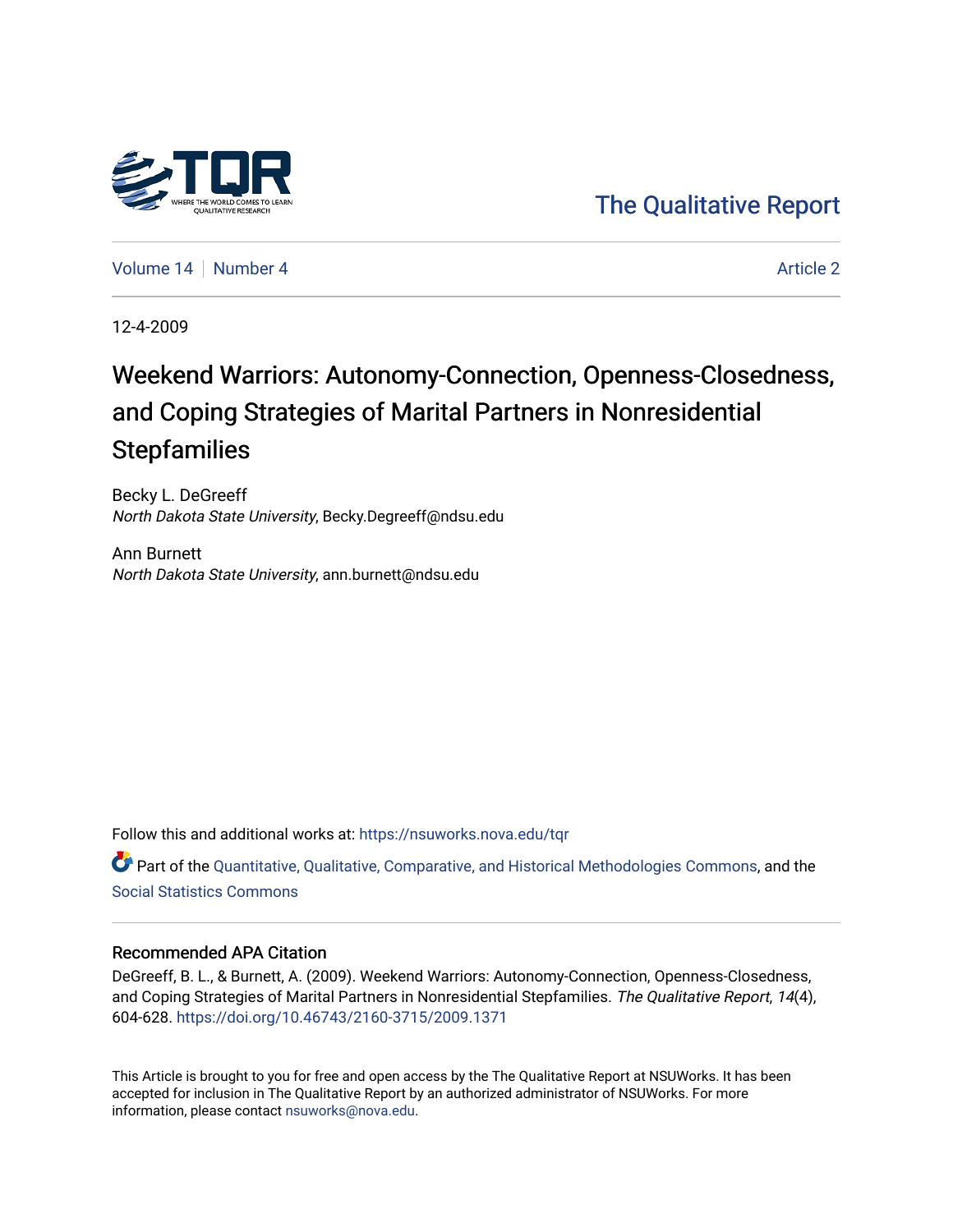# **Qualitative Research Graduate Certificate** Indulge in Culture Exclusively Online . 18 Credits



**LEARN MORE** 



# Weekend Warriors: Autonomy-Connection, Openness-Closedness, and Coping Strategies of Marital Partners in Nonresidential Stepfamilies

# Abstract

The purpose of this study was to examine the classic and unique relationship tensions marital partners of non-residential stepfamilies experience. Grounded in relational dialectical theory, transcripts from interviews of five non-residential stepfamily couples were analyzed using qualitative content analysis to search for and identify autonomy-connection and openness-closedness dialectical tensions and coping strategies utilized by the participants. These relational dialectical tensions were illustrated in every interview. Tensions were present not only between the relationship partners, but also in regard to the nonresidential children. Participants utilized a variety of coping strategies to deal with the relationship tensions experienced in their marriage within a non-residential stepfamily setting.

# Keywords

Relational Dialectics Theory, Content Analysis, Dialectical Tensions, Stepfamily, Nonresidential, and Marital Partners

# Creative Commons License

@ **0** මෙ

This work is licensed under a [Creative Commons Attribution-Noncommercial-Share Alike 4.0 License](https://creativecommons.org/licenses/by-nc-sa/4.0/).

# Acknowledgements

This paper is a product of the first author's master's thesis written at South Dakota State University under the careful direction of Dr. Elizabeth G. Tolman. The authors are also are deeply grateful for the assistance and feedback provided by the reviewers.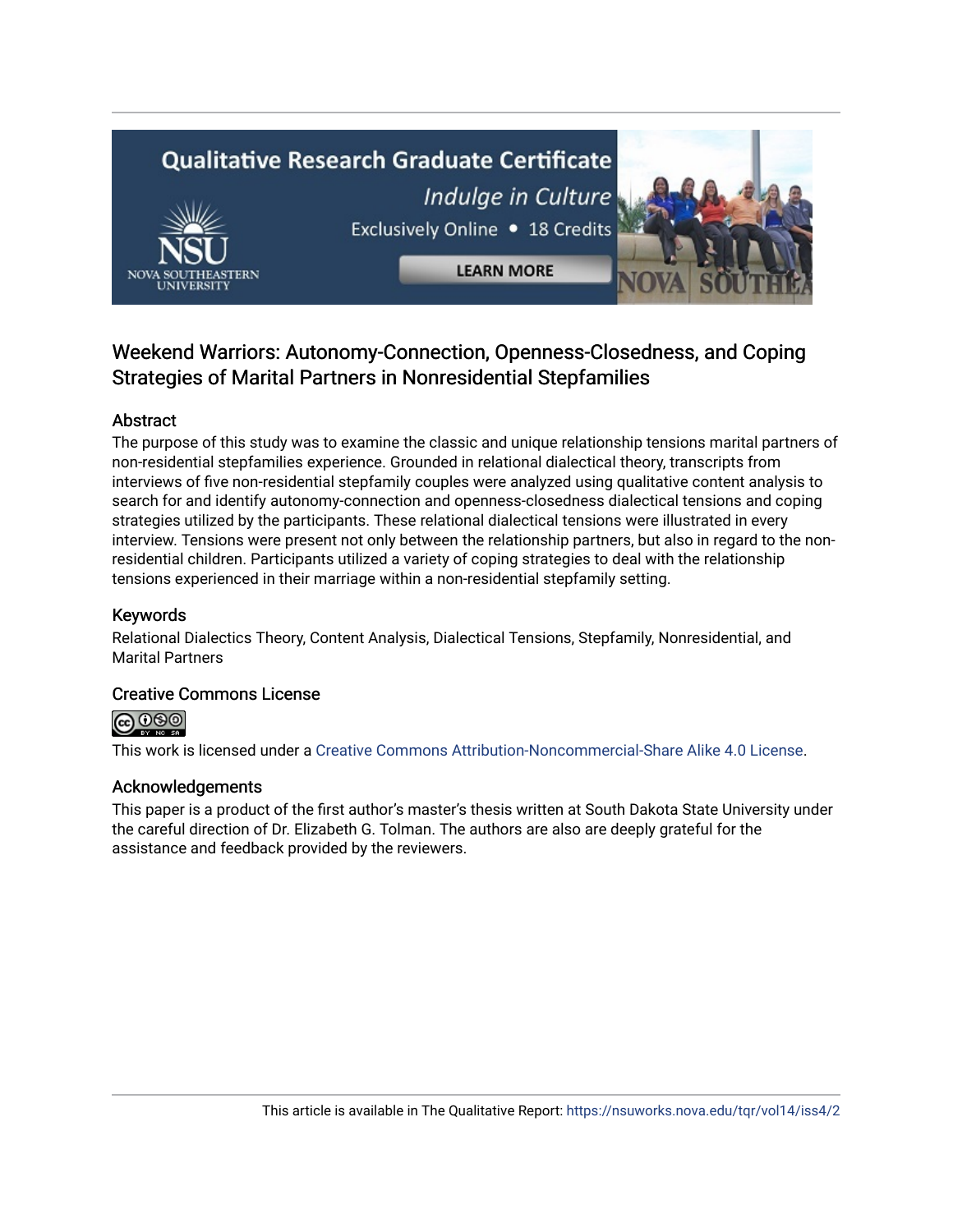# **Weekend Warriors: Autonomy-Connection, Openness-Closedness, and Coping Strategies of Marital Partners in Nonresidential Stepfamilies**

## **Becky L. DeGreeff and Ann Burnett**

North Dakota State University, Fargo, North Dakota, USA

*The purpose of this study was to examine the classic and unique relationship tensions marital partners of non-residential stepfamilies experience. Grounded in relational dialectical theory, transcripts from interviews of five non-residential stepfamily couples were analyzed using qualitative content analysis to search for and identify autonomyconnection and openness-closedness dialectical tensions and coping strategies utilized by the participants. These relational dialectical tensions were illustrated in every interview. Tensions were present not only between the relationship partners, but also in regard to the nonresidential children. Participants utilized a variety of coping strategies to deal with the relationship tensions experienced in their marriage within a non-residential stepfamily setting. Key Words: Relational Dialectics Theory, Content Analysis, Dialectical Tensions, Stepfamily, Nonresidential, and Marital Partners* 

## **Introduction**

Cinderella is a fairytale about an innocent girl who suffers at the hands of her cruel stepmother. In contrast, the television show *The Brady Bunch*, a sitcom originally aired on ABC from 1969 to 1974 and run in syndication as reruns since its cancellation (Winans, 2008), depicts a blissfully happy blended stepfamily with six children able to solve any type of problem together. These examples portray extreme stepfamily situations; however, a real life stepfamily exists in a variety of structures, is characterized by numerous interpersonal tensions, and is not always easy to describe or understand.

A stepfamily is created by a marriage into which either one or both spouses bring at least one child from a previous relationship (Ganong & Coleman, 2004). The number of stepfamilies in the United States has been steadily increasing. According to the United States Bureau of Census, 1,300 new stepfamilies form every day, and over 50% of United States families are remarried or re-coupled (Lofas, 2008). The average marriage in America lasts 7 years, and one out of two marriages ends in divorce, with 75% choosing remarriage (Berger, 1998). Likewise, over 40% of marriages in 2001 in England and Wales were remarriages (Pacey, 2005). Sweden leads the world divorce rate with 54.9% of new marriages ending in divorce (Americans for Divorce Reform, 2002). However, step relationships fail at the rate of two out of three, usually because of disagreement between the partners in the couple regarding the children (Lofas).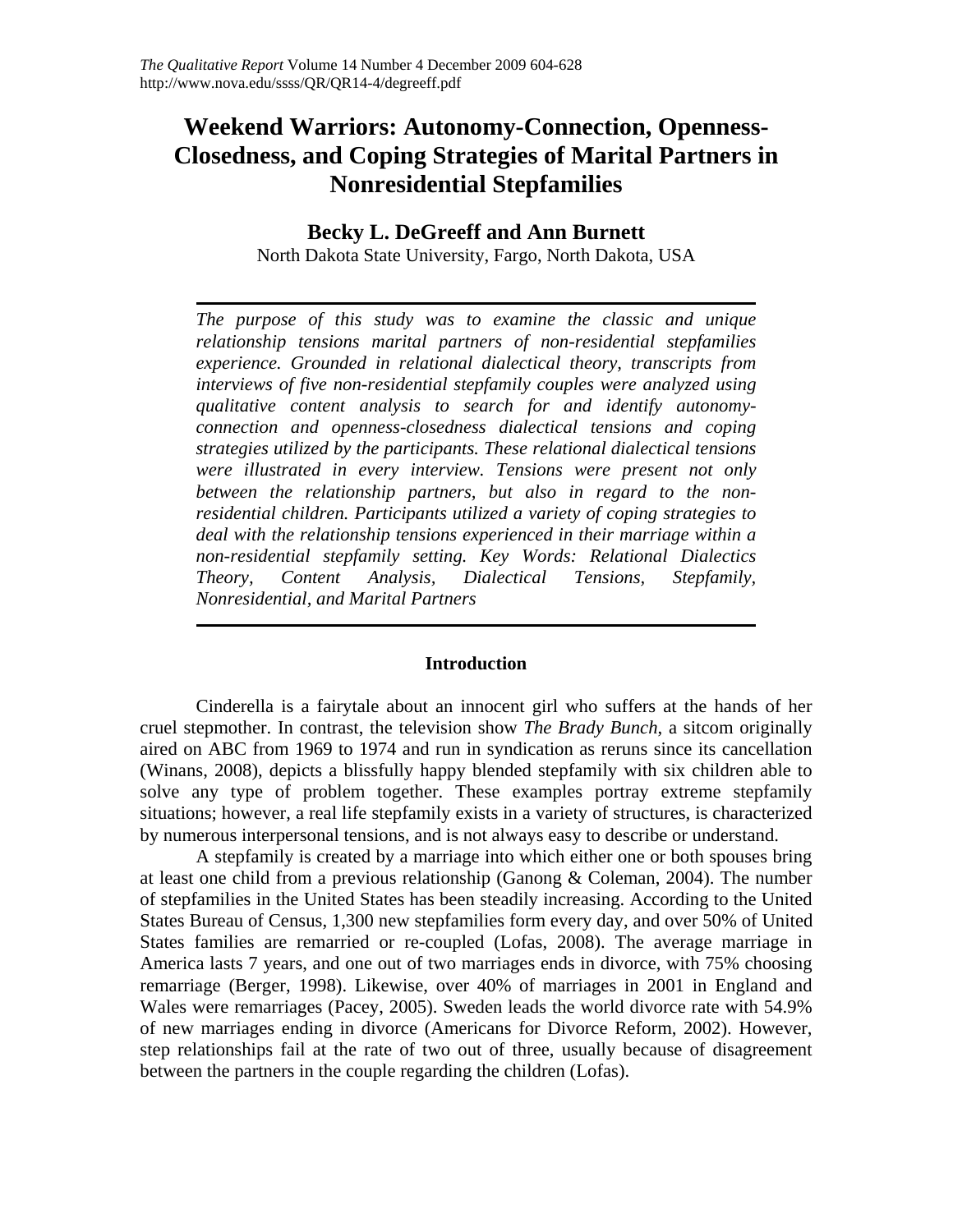Stepfamilies have existed throughout history. Remarriage has typically been considered an acceptable solution to the loss of a spouse. The new spouse replaced the deceased parent, allowing the bereaved family to move forward as a completed family unit (Ganong  $&$  Coleman, 2004). At the beginning of the 20th century, approximately one-fourth of all children in Western European and North American societies were members of a stepfamily (Berger, 1998). Today most stepfamilies form after divorce, resulting in the presence of a living nonresidential biological parent (Cohn, 2003). The new family structure created with additional stepparents is much more complex than the new family structure created with a replacement parent, possibly leading to additional problems (Ganong & Coleman).

Nonresidential parents face many challenges when trying to stay connected to their children, including creating a comfortable second home for their children and establishing a working relationship with the custodial parent. The nonresidential parent is also faced with the task of carving out a new parental role. When the nonresidential parent is not able to physically interact with his or her children on a daily basis, he or she may feel emotionally disconnected (Frieman, 2003).

Using a relational dialectics theoretical lens, one can see that relational life is characterized by ongoing tensions between contradictory desires. Individuals are not always able to resolve contradictions; however, they are able to manage the tensions through coordinated talk, allowing the relationship to survive (Baxter, 2004; Turner, 2003). Marital partners face internal and external dialectical tensions (Baxter & Montgomery, 1996). In regard to stepfamilies, researchers have stressed the need to move the focus beyond the residential stepfamily household to include the nonresidential parents and other nonresidential family members (Coleman, Ganong, & Fine, 2000). Researchers are beginning to focus on how stepfamily members manage dialectical tensions during interactions with nonresidential parents (Braithwaite & Baxter, 2006); however, this line of research has not been extensive.

Stepfamilies are complex, fascinating, and frustrating. Although research regarding stepfamilies has increased over the past two decades, many unanswered questions remain concerning the wide variety of stepfamily relationships (Ganong & Coleman, 2004), specifically the often overlooked adult nonresidential stepfamily members. As a smaller section of an unpublished thesis (DeGreeff, 2006) examining the six dialectical tensions and related coping strategies of nonresidential stepfamily marital partners, the researchers utilized the thesis data focusing on the two dialectical tensions of autonomy-connection and openness-closedness (Werner & Baxter, 1994) along with coping strategies utilized to manage these tensions. Autonomy-connection and opennessclosedness were the two most commonly reported tensions experienced by participants in the original thesis study. Additionally, Baxter (1990) reported these two tensions as predominant.

The purpose of this research is to offer a glimpse into the relationship tensions experienced by adult members of nonresidential stepfamily units, in order to increase understanding of communication in these relationships. This study is beneficial because it offers additional understanding of the nonresidential stepfamily process along with knowledge about the roles nonresidential stepfamily members create and adopt within the family and within society. Examining the dialectical tensions and coping strategies used by marital partners in nonresidential stepfamilies can help provide insight into this type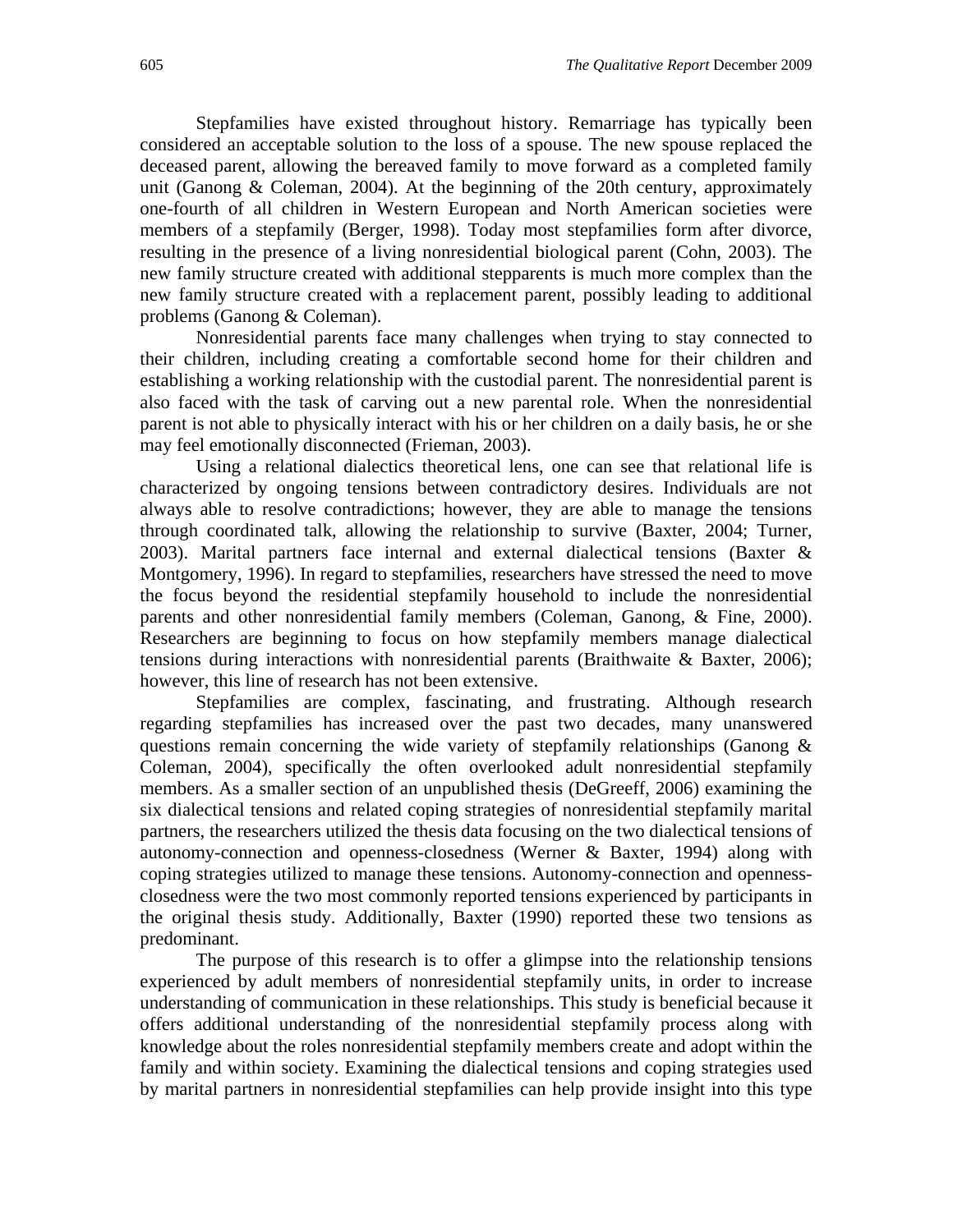of family relationship for stepfamily researchers and professionals working with stepfamilies. In addition, this information can be useful to helping stepfamilies achieve success when creating and maintaining the new family unit.

### **Literature Review**

In order to gain a greater understanding about how the research questions for this study were developed, an overview of the related literature is presented. First, a definition of stepfamilies is presented. Next, stepfamily relationships are discussed followed by an overview of the nonresidential stepfamily situations. Finally, relational dialectical theory is reviewed.

## **Definition of a Stepfamily**

Stepfamilies are complicated family structures made up of people who are intertwined by a variety of family roles. One out of two marriages ends in divorce, with 75% of divorcees getting remarried. Fifty percent of children under the age of 13 live with one biological parent and their partner (Lofas, 2008). Children of stepfamilies often belong to two households containing several parental subsystems, which include the subsystems of the biological parents, the parental subsystem within the stepfamily consisting of the biological parent and the stepparent, the biological parent and the stepparent of the same gender (i.e., biological father and stepfather, biological mother and stepmother), and various combinations of complex stepfamilies involving multiple marriages (Berger, 1998).

Stepfamilies are complex and unique compared to intact biological family units. A stepfamily is created when either one or both partners has at least one child from a previous relationship (Ganong & Coleman, 2004). A marriage can create a simple stepfamily or a compound stepfamily. A simple stepfamily is created when only one spouse brings children from a previous relationship. A compound stepfamily is created when both partners bring a child or children from a previous relationship. The children can be living with the remarried family full-time or reside in a joint custody situation, dividing their time between their mother's residence and their father's residence (Berger, 1998). Whereas stepfamilies are recognized by common law in some locales, and while others may choose to cohabitate in a committed relationship, for the purposes of this study, the focus is on married partners, primarily due to ease of data collection.

#### **Stepfamily Relationships**

New family relationships created by the formation of a stepfamily can be ambiguous. According to a study by Cissna, Cox, and Bochner (1990), managing the dialectic of marital versus parental relationships involves two tasks associated with relationship development in the stepfamily. The first task is to establish the solidarity of the marriage relationship in the minds of the children. The second task is to establish parental authority, mainly the credibility of the stepparent.

Unlike the traditional nuclear family in which the husband-wife bond is typically well established before the competing parent-child bond is created, the parent-child bond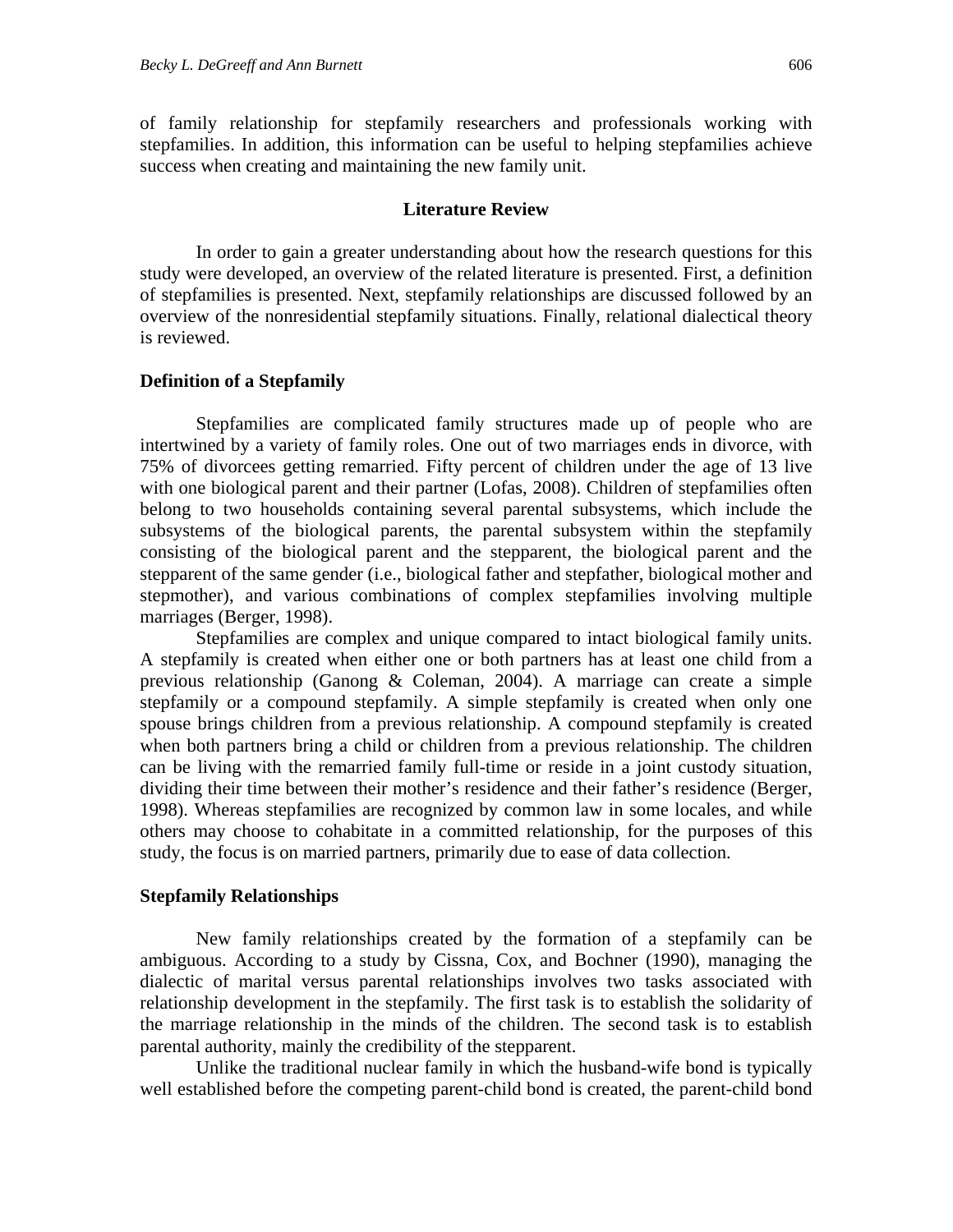in the step relationship pre-dates the marital bond. As a result, stepfamilies are more susceptible to marital and parental conflict (Broderick, 1993). "The marriage is the freely chosen relationship, but it is not the original one. Simply by being present, the children from a previous marriage can threaten the new marriage" (Cissna et al., p. 51).

Norms regarding parental responsibility for children are more complicated following remarriage. Historically, remarriage followed the death of a spouse. A stepparent was considered a replacement for the deceased parent and expected to assume that parent's role and obligations. Today divorce commonly precedes remarriage, making stepparents additional parental figures rather than replacements. Parental responsibilities and obligations are less clear. The stepparent may fulfill no parental responsibilities, share responsibilities with the nonresidential parent, or assume all the expected obligations of a parent (Ganong & Coleman, 2004).

Developing relationships with all members of the newly created stepfamily can be difficult and may require a considerable amount of time. Bray and Kelly (1998) state the new husband and wife must decide what kind of stepparent/stepchild relationship they want to nurture within the stepfamily. For example, do they wish to develop a close, intimate bond or simply establish a friendship? Couples who fail to consider the type of relationship desired and rushed into the stepfamily setting tend to experience conflict among the family members (Bray & Kelly).

Adults typically consider remarriage to be an opportunity to create a new family after the shattering experience of a death, divorce, or failed relationship. Children, on the other hand, may be upset because the remarriage destroys the child's wish that their parents will get back together (Israeloff, 2003). Divorced parents may also become involved in a triangulation with one or more of their children by involving the child in their conflict. A child may exploit the lack of teamwork between the divorced parents to gain power. Triangulation contributes to the higher re-divorce rate among couples that remarry (Mills, 1988).

#### **Nonresidential Stepfamilies**

There is less research on nonresidential parents than on residential parents. Prior research indicated contact with the nonresidential parent declined rapidly over the first 2 years following a divorce. Some parents found intermittent parenting and lack of control over their children's lives painful and simply withdrew. Many nonresidential fathers became either more permissive and indulgent with the children or became disengaged in the lives or their children (Popenoe, 1994). The classic complaints about nonresidential fathers usually include references to not assuming any real parental responsibilities and simply acting as "Disneyland Dads," engaging mostly in social and recreational activities with their children (Furstenberg & Spanier, 1987).

Nonresidential parents and children face many challenges and barriers in their relationship. Visitation schedules make it difficult for the nonresidential parent to be a moral developer, disciplinarian, teacher, caretaker, or protector of the children (Rollie, 2006). The nonresidential parent often feels the need to "catch up" during visitation, usually feels he or she has not had enough time with the children, and generally feels guilty. However, the person who may have the most difficulty dealing with the relationship between the nonresidential parent and his or her children is the stepparent.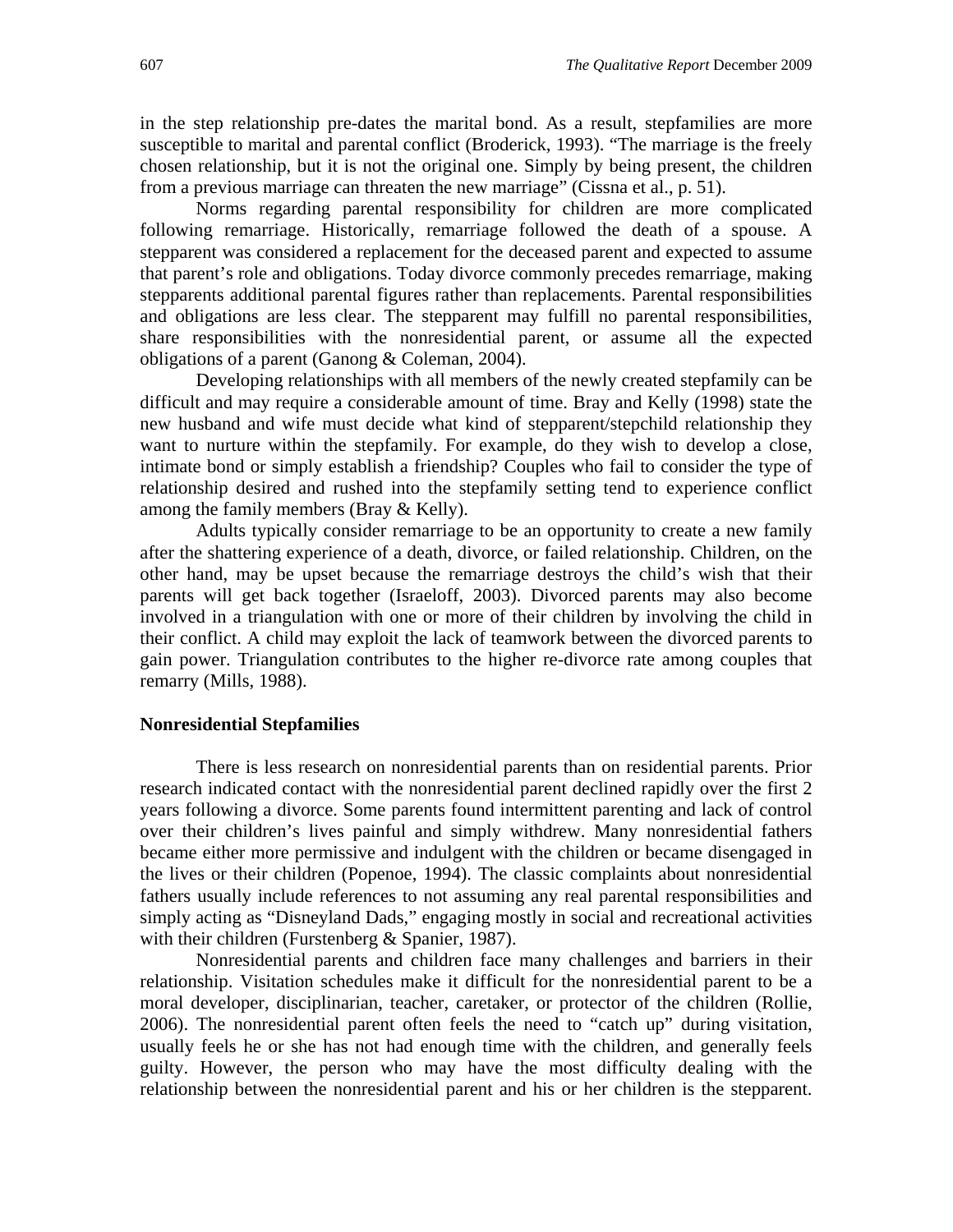Stepmothers have reported feeling ignored, left out, or treated like a maid when the children visit (Lofas, 2008). A stepfather would likely experience similar feelings.

Nonresidential stepparents face the difficulty of a parental remarriage and an economic remarriage. The stepparent must adjust to his or her spouse's children on weekends, holidays, vacations, or other visitation times. He or she also must deal with the economic responsibilities of alimony and child support obligations. Knox and Zusman (2001) found second wives are often irritated by the fact that they must work to help support a woman who once lived with their husband. Issues related to stepchildren, money, and ex-wives have been related to second wives reporting less marital happiness and wishing they had not married (Knox & Zusman).

#### **Relational Dialectical Theory**

Researchers have utilized relational dialectical theory to gain insight into a variety of interpersonal relationships. More specifically, the theory explains the contradictory forces relational partners face. Influenced by Bakhtin's (1981) dialogic perspective, Baxter, along with others, has conducted extensive research on relational dialectics and internal and external dialectical contradictions (Werner & Baxter, 1994). "From the perspective of relational dialectics, social life exists in and through people's communicative practices, by which people give voice to multiple opposing tendencies" (Baxter & Montgomery, 1996, p. 4).

It is reasonable to assume marital partners in nonresidential stepfamily settings experience dialectical tensions related to the marital relationship and the stepfamily relationship. Werner and Baxter (1994) outlined six clusters of internal and external dialectical contradictions present in interpersonal relationships. Based on the results of a previous study conducted by the primary researcher (DeGreeff, 2006), the two most common clusters of contradictions reported were the internal contradictions of Integration-Separation and Expression-Nonexpression (Werner & Baxter), which are the focus of this study. The first cluster is the internal Integration-Separation contradiction of autonomy-connection, which links needs for both partner independence and autonomy and for partner connection or interdependence in the relationship (Werner & Baxter). Autonomy-connection is the contradiction between the "me" and "we" of a relationship. Couples struggle with the need to spend time together and the need to be alone (Pawlowski, 1998).

The second cluster of contradictions considered in this study is Werner and Baxter's (1994) Internal Expression-Nonexpression contradiction of opennessclosedness, which is the dilemma of forthrightness and discretion. Intimacy is built on open and honest disclosure. However, it also involves the right to individual privacy and the responsibility to protect another from being hurt by excessive honesty (Werner & Baxter).

Werner and Baxter (1994) grouped Baxter's (1988) six fundamental coping responses of the dialectical coping model into four main management strategies. These four basic types include selection, cyclic alternation or segmentation, moderation or disqualification, and reframing. Selection refers to people making a choice between the opposites, choosing one need and minimizing, devaluing, or ignoring the other. Cyclic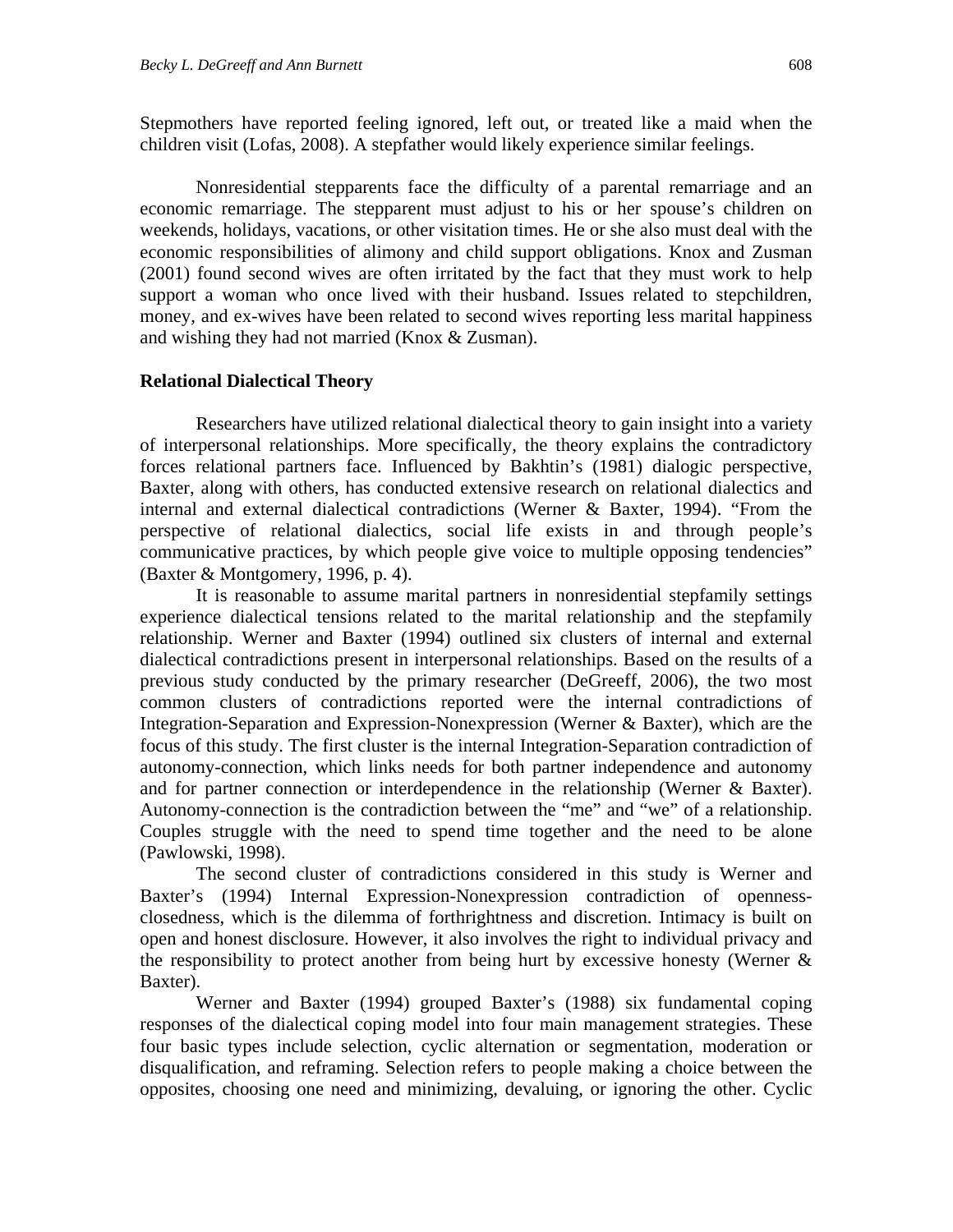alternation or segmentation refers to couples responding to contradictory demands by seeking to fulfill each demand separately. Moderation or disqualification occurs when couples respond to both dialectical demands at once. Moderation involves compromise by both parties fulfilling each dialectical pole in part. Disqualification relies on ambiguity and indirectness to give the impression that both dialectical demands are being met. Finally, Reframing involves transforming the dialectic so that it no longer seems to contain an opposition (Werner & Baxter). Focusing on the dialectical tensions of autonomy-connection and openness-closedness, along with the coping strategies utilized by marital partners in nonresidential stepfamily marital relationships, is a first step to identifying the significance of the nonresidential stepfamily's role within the entire stepfamily unit.

Research related to stepfamilies has increased over the past two decades; however, due to the complexity of stepfamily relationships, much more needs to be examined (Ganong & Coleman, 2004). With the exception of two recent studies, examining nonresidential parent/child relationships (see Braithwaite & Baxter, 2006; Rollie, 2006), little research has been conducted regarding nonresidential stepfamily communication. People in these relationships experience additional challenges related to visitation schedules and temporary living arrangements (Rollie), making this stepfamily arrangement an area ripe for exploration. Anchored in the conceptual framework of relational dialectical theory and the notion that researchers need to explore relational dialectics with a broader range of couples, including couples beginning second or subsequent marriages, the following research questions were put forth in an attempt to increase awareness and understanding of the relationship tensions faced by the often overlooked nonresidential adult stepfamily members.

RQ 1: How are the internal relational dialectical tensions of autonomyconnection and openness-closedness experienced by marital partners within the nonresidential relationship?

RQ 2: What coping strategies do marital partners employ when managing the dialectical tensions present within the nonresidential relationship?

#### **Role of the Researcher**

As an interpretative family researcher and a stepmother, the first researcher has a strong interest in increasing understanding of the challenges experienced by individuals and couples in a usually ignored family relationship. Most attention and research related to stepfamily relationships has examined the residential family and/or the relationship between the stepparents and stepchildren (i.e., Braithwaite & Baxter, 2006; Cissna et al., 1990; Rollie, 2006). Less research has been done examining the stepfamily marital relationship, specifically the nonresidential marital relationship. By interviewing both marital partners together and separately, the first author hoped to collect as accurate and complete descriptions as possible of the tensions experienced by the individuals, and to discover how they coped with the tensions.

As the advisor and mentor of the first author, the second author provided expert guidance and assistance with manuscript preparation. She studies fast-paced lifestyles as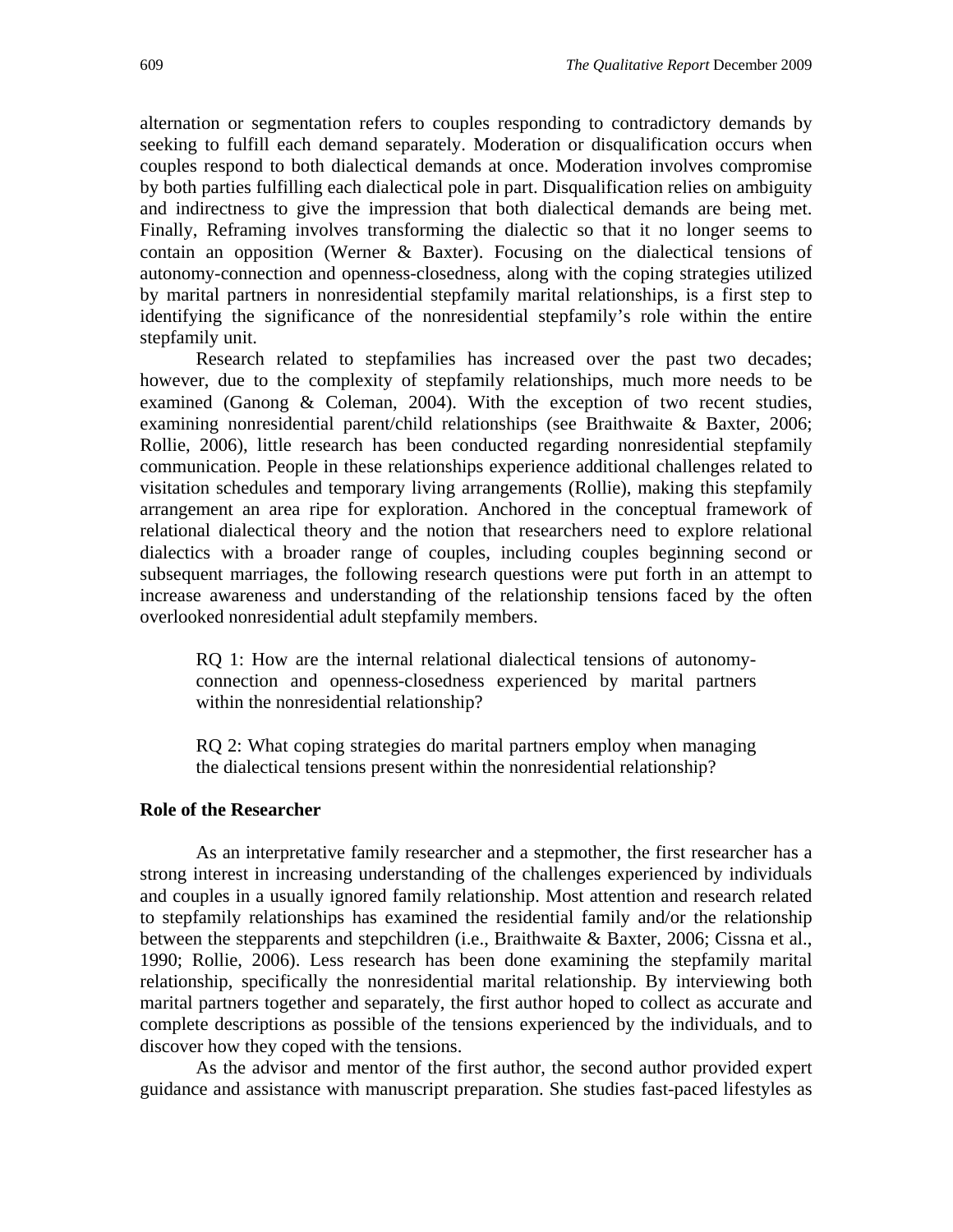they relate to family and interpersonal relationships. With her experience in conducting qualitative research, she provided guidance in coding and methodological issues.

### **Methodology**

Institutional Review Board approval was obtained from South Dakota State University before conducting any research. All rules and regulations of the human subjects review committee were adhered to for this research study. Each participant received an informed consent form and was assured complete confidentiality. After participants reviewed and signed the consent form, an audiotape interview was conducted.

## **Qualitative Inquiry**

In-depth qualitative interviews were used to gather data related to the dialectical tensions experienced and coping strategies utilized by nonresidential stepfamily marital partners. According to Keyton (2006), interviews are a practical qualitative method used to discover how people think and feel about their communication practices. Field interviewing is a semi-directed form of conversation with the goal of discovering the participant's point of view.

The interview guide for this study included questions about the dialectical tensions experienced within the marital couple relationship and the coping strategies utilized to deal with these tensions. The questions followed a funnel format beginning with general topics and then moving to more specific. Questions were included which allowed the participants to tell their story using an open-ended format (Keyton, 2006).

#### **Research Participants**

Participants for this study were restricted to individuals who were currently in a marriage consisting of one partner bringing a child or children into the marriage from a previous relationship with both biological parents living. Each stepfamily had to meet three criteria in order to participate in the study. First, the children from the previous relationship, based on either court order or parental agreement, had to reside a majority of the time in the home of the other biological parent. This criterion was established to ensure the nonresidential stepfamily residence was indeed nonresidential and not viewed as the primary stepfamily residence. Second, the participating couple must have been married at least 2 years, allowing some progress at reorganization and family stability to be made (McGoldrick & Carter, 1980). This criterion was set to ensure that the honeymoon phase of the marriage was over, and both marital partners had the opportunity to fully experience possible relationships tensions that may have emerged related to the stepfamily situation. Third, at least one child brought into the remarriage relationship must have been school-aged. Very young children and adult offspring adjust more quickly and easily to a new marriage than school-age children, causing less reorganizational dilemma (Wallerstein & Kelly, 1974). This final criterion was established based upon previous research (e.g., Wallerstein & Kelly) along with the first author's personal experiences as a stepchild and with her own stepchildren. Very young children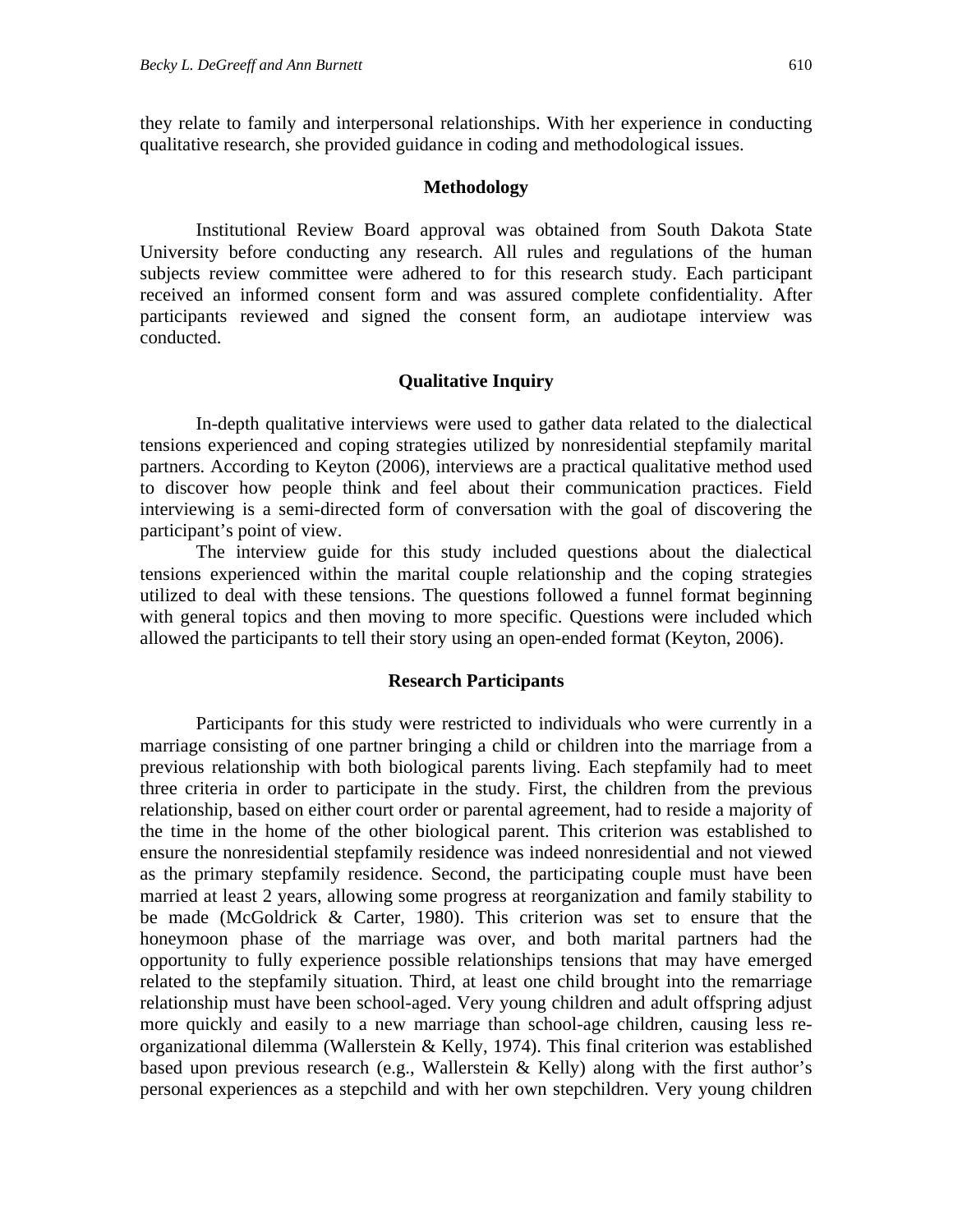appear to be less aware of the differences between parents and stepparents than schoolaged children. Likewise, emancipated adult children do not usually reside in the home of either parent.

The participants of the study were selected using convenience and snowball sampling (Keyton, 2006). Names of participants were generated by researcher inquiry with community members and flyers posted in southwestern Minnesota communities and eastern South Dakota communities. Based on the principles of snowball sampling, as participants were interviewed, they were asked to think of any other possible participants and to have them contact the primary researcher. This technique helped the primary researcher find willing research participants she would not have otherwise have had the opportunity to meet. This technique also helped to establish rapport between the researcher and the research participants based upon the common relationship with the participants suggesting the referral.

The primary researcher gathered data for this project by conducting semistructured in-depth interviews with five marital couples, resulting in 10 research participants. This number of interviews was determined by the researcher to be sufficient, as the goal of the research study was to look for evidence of dialectical tensions and coping strategies, and not necessarily to achieve saturation. Also, many current interview studies tend to collect "around 15 interviews plus or minus 10" (Kvale, 1996, p. 102). The five couple participants were from four small communities located across southwest Minnesota. Couples had been married between 2 ½ and 7 years. Three couples had two nonresidential children and two couples had one nonresidential child. All nonresidential children ranged in age from 12 to 18.

#### **Data Collection**

Data collection consisted of three interviews per couple. Digital audio interview recordings were downloaded onto a personal laptop computer. Recordings were transcribed by the primary researcher for the purpose of analysis, resulting in 96 pages of single-spaced typed text. Personally doing the transcription allowed the researcher to become more intimate with the data, leading to a greater level of familiarity (Lindolf  $\&$ Taylor, 2002). Also, during the process of transcription, the primary researcher utilized the time to develop ideas while noticing potential themes.

In order to establish rapport with the interviewees, the interviewer did disclose the fact that she, too, is a part of a stepfamily, both as an adult onset stepchild and as a stepmother. Frey, Botan, and Kreps (2000) noted the way respondents view the interviewer may affect what they say; researchers should therefore frequently assure that interviewers are similar in crucial ways to the interviewees.

In order to understand the experiences of the participants, it is best to conduct the interview in a natural setting (Frey et al., 2000). Conducting the interviews in settings comfortable and known to the participants creates a more secure interpersonal setting, allowing the interview to develop as a conversation (Keyton, 2006). All but one of the interviews was conducted in the home of the family, keeping the setting natural and the participants comfortable. For one couple this was not feasible; therefore, the researcher and the participants agreed upon an alternative location, which was the home of a friend who could help watch the younger children while the interviews took place.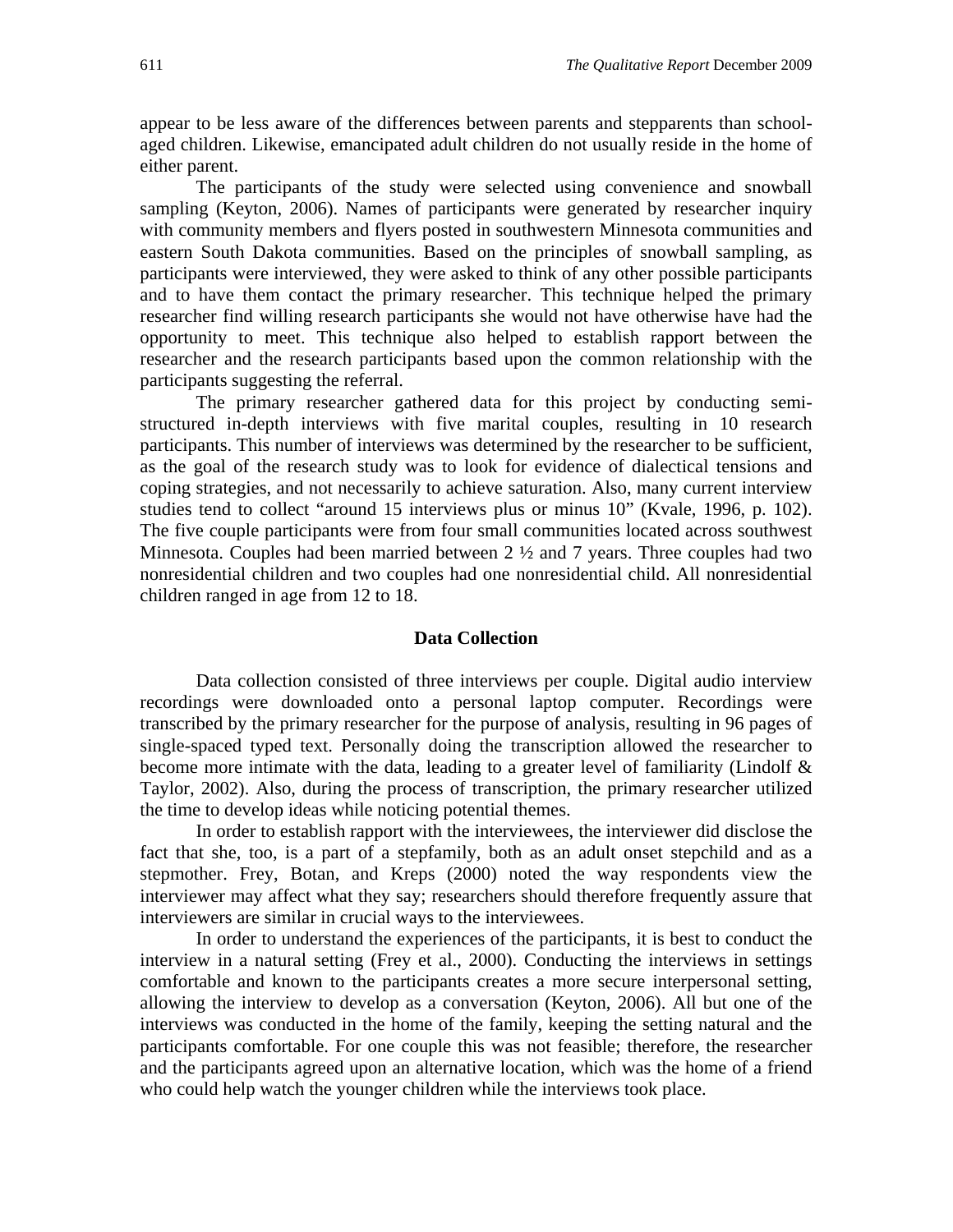The first interview was conducted with the marital partners together as a couple. The second and third interviews were conducted with each adult separately, starting with the male partner, followed by the female partner. The researcher determined the order of the interviews. The rationale was that the first interview together would help establish rapport and get both participants in the same mindset. The male participant was randomly chosen to be the second interview, and the pattern was maintained for each set of interviews.

The interview guide for this study included questions about dialectical tensions present in the marital couple relationship, allowing participants to tell their story using an open-ended format (see Appendix A). For example, in the first interview with the couple together, participants were asked to tell their love story including how they met, how long they dated, how many children were involved, and how often they visited. During the individual interviews participants were asked questions about communication with their spouse concerning parenting and discipline issues related to the visiting children and the how they reacted. Questions were also asked about the positive and negative aspects of the children's visits, the relationship with the children, and the relationship with the adult residential stepfamily members (other parent and/or stepparent).

#### **Data Analysis**

Following transcription, data analysis was conducted using a three-step process. First, guided by procedures outlined by Semlak, Pearson, Amundson, and Kukak (2008), the primary researcher read through the transcripts to become familiar with content and determine if she could locate the two dialectical tensions under investigation. Next, the two co-researchers, using Pawlowski's (1998, 1999) procedure, independently highlighted passages that reflected the two tensions and coping strategies in the transcripts, resulting in an 88.9% rate of agreement. This coding process, based on locating interview data that reflected the dialectical tensions and coping strategies, focused on finding evidence of the two identified dialectical tensions related to marital partners within their marriage relationship, and also related to their nonresidential stepfamily situation rather than how often the tensions were illustrated. For example, when Emily talked about deciding not to have contact with her stepchild, we coded these comments as an autonomy-connection tension with a selection strategy. Third, once the researchers determined that all statements reflective of the autonomy-connection and openness-closedness tensions and coping strategies were identified, the statements were grouped together and examined for patterns of similarity between and among research participants (Golish & Powell, 2003). Representative participant statements appear below in the results.

As a check on the trustworthiness of the data, Lincoln and Guba (1985) and Creswell (2003) recommend examining several elements. First, a researcher can assess transferability, equivalent to the quantitative measure of external validity, through thick description, as will be illustrated in the next section of this work, and through purposive sampling, in this case through selecting individuals in stepfamily relationships as the participants in the study. In particular, the researchers attempted to represent the voices of the stepfamily participants as closely as possible, which is key to tapping into reported experiences (Golish & Powell, 2003; Kvale, 1996). Second, dependability can be assured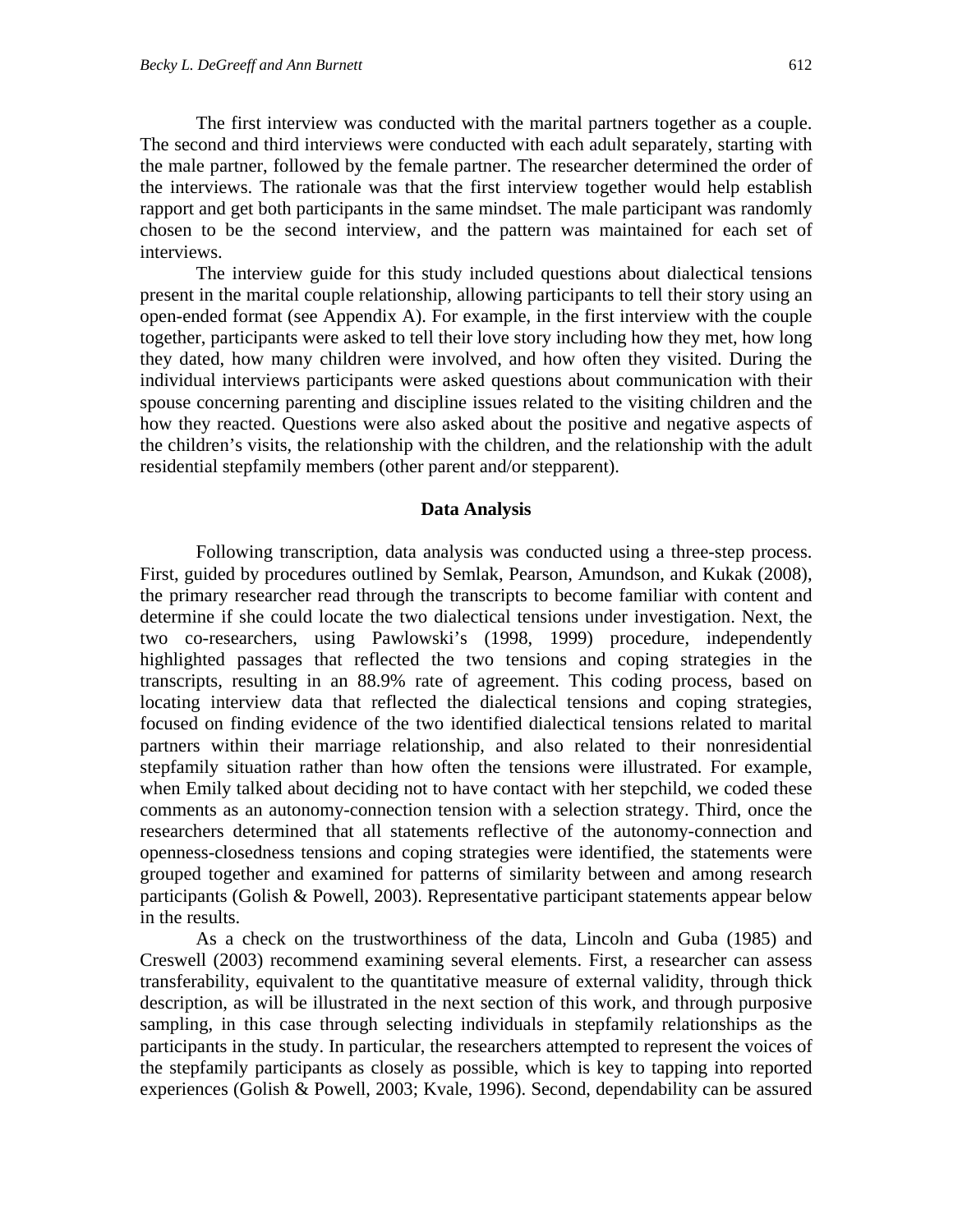through an inquiry audit (Lincoln & Guba); for this study, an independent communication scholar examined the tensions and coping strategies and agreed that they had been thematized in a correct manner. Finally, confirmability ensures that the researcher was objective, also checked through an inquiry audit in which the independent scholar looks for the researcher's biases. Again, in this case, the outside reader noted no bias.

#### **Results**

The dialectical tensions, autonomy-connection and openness-closedness, along with coping strategies utilized to manage the tensions, were identified in the interview transcripts. These tensions and coping strategies were apparent in the participants' relationships with their spouses and in their relationships with their nonresidential children or stepchildren. The findings are arranged to highlight the two dialectical tensions, illustrated by examples of coping strategies to help show how the marital partners in the nonresidential stepfamily experienced and handled these tensions.

#### **Autonomy-Connection**

Autonomy-connection, the first tension investigated in this study, associates needs for both partner independence and partner connection in the relationship (Werner & Baxter, 1994). In every interview, when asked about issues of autonomy-connection, each participant reported experiencing this tension. Participants not only experienced the tension in their dyadic relationship as husband and wife, but also felt torn between their loyalties to their children and to their spouse, and experienced tensions in the ex-spouse relationship.

#### *Couple autonomy-connection*

As the couples came together some experienced the need for connection even though, based upon previous experience, they were not sure they wanted to develop another intimate relationship. Both Alex and Abby (Couple #1) disclosed that neither one of them was looking for a long-term relationship when they first met. Alex stated, "it was, you know, we're not going to fall in love and this and that, and I fell in love with her and she got pregnant." Abby also disclosed, "it was there almost instantly for me, I didn't want to admit it, but it was."

Alex and Abby had an agreement of autonomy when they started dating, but soon realized that strong feelings of connection were present. In order to cope with the contradiction in feelings, Alex and Abby utilized the coping strategies of cyclic alternation and reframing (Werner & Baxter, 1994). Cyclic alternation refers to couples responding to contradictory relationship demands by seeking to fulfill each separately. Reframing involves transforming the tension so it no longer contains an opposition (Werner & Baxter). They alternated between autonomy and connection as their relationship moved from casual to romantic. Alex justified his attitude change and reasoned: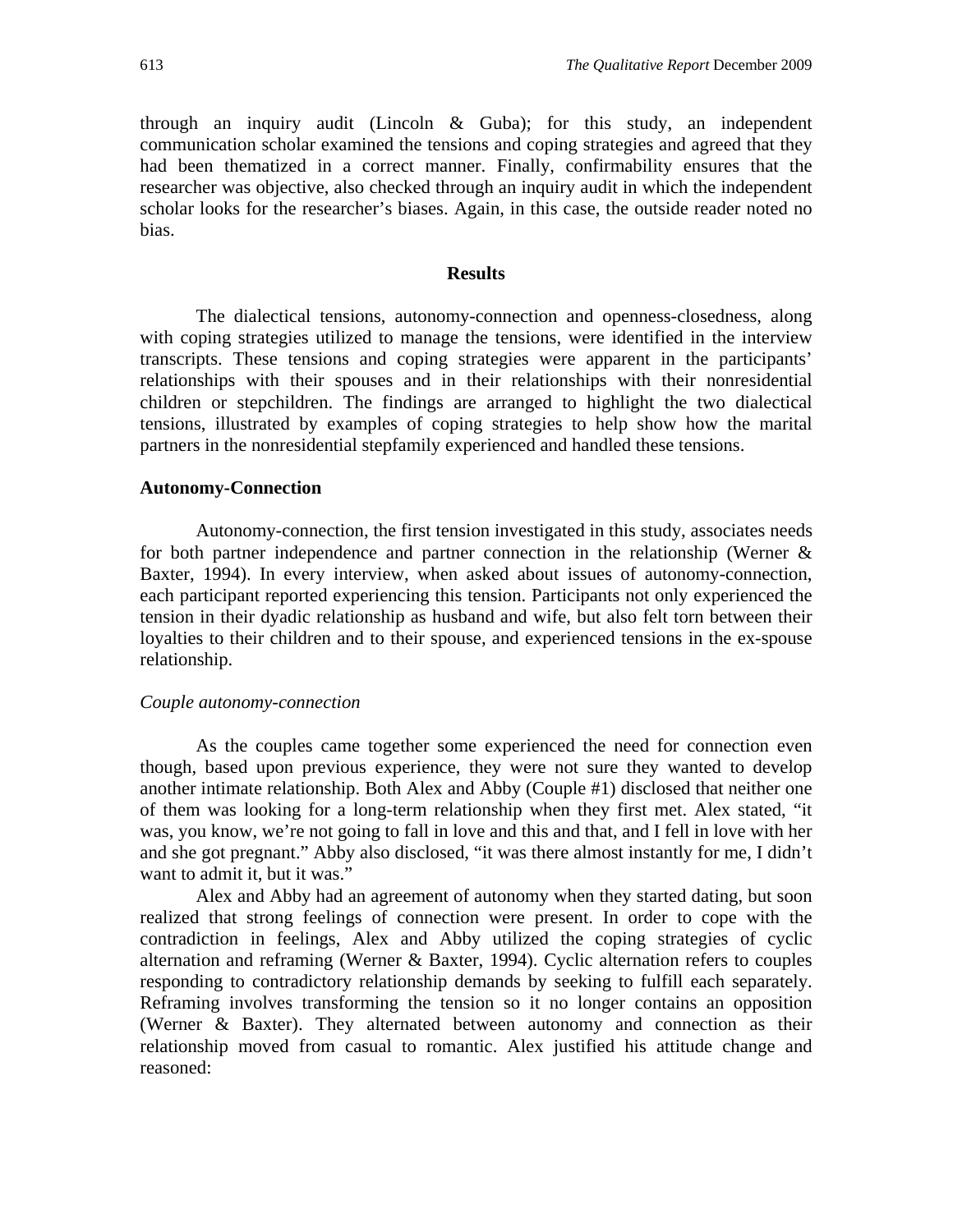I guess I was looking and getting to the point I wanted to settle down, I was 35 years old and thought if I'm going to have a family and settle down I'd better do something about it. (Alex, #1)

Interview participants noted it was especially difficult for the person who was entering the relationship after experiencing a failed relationship to develop a connected bond with the new partner. Emily observed,

I felt that he still had a lot of feelings for [his ex-wife] and that he pushed me away a lot when we were dating, and if I probably would have been smart I would have left him alone back then and not even continued the relationship. But I kept putting it off as oh, he's just getting over it, he's just getting over it, it'll change, it'll change. (Emily #5)

Eric had been hurt by his ex-wife's departure and expressed feelings of loss, fear, and frustration while working on his new relationship with Emily. He utilized the coping strategy of cyclic alternation, alternating between autonomy and connection, allowing Emily to get close then pushing her away when "things got hectic" (Eric #5).

Emily was frustrated trying to contend with Eric, who was fearful of commitment. She utilized the coping strategies of moderation and reframing (Werner & Baxter, 1994). Moderation involves responding to competing dialectical demands simultaneously. Emily chose to compromise her feelings while waiting for Eric to change. She also transformed the tensions to believe his actions were a part of a normal grieving process. Emily ultimately utilized selection (Werner & Baxter) and demanded Eric chose autonomy or connection. She admitted she was getting to the point where she was "ready to throw in the towel…one night I just kinda blew up at him and then shortly after that he asked me to marry him" (Emily, #5).

On the other hand, some participants expressed little fear in coming together as a couple and choosing connection. They had few reservations, were confident about the choice to be with their partner, and felt the decision was not a difficult one. Chris (Couple #3) recalled, "I'd dated many other women and they drove me nuts, so I knew, that was it, I knew, I could tell with her, I liked [her daughter]; it was just a fit." Chris utilized selection and chose connection mostly because he got along well with his new partner.

Participants with children from a previous relationship illustrated that early relationship connection was not only contingent upon how they felt about the other person, but also on how their relationship partner related to the children involved. The participants with the children from a previous relationship often noted that they were a "package deal;" therefore, they wanted to find someone who was comfortable with the concept of the "instant family." Participants also indicated they had faced difficulties finding a person who could accept the idea of their children. Brian (Couple #2) and Connie (Couple #3) each recalled dating other people in the past who were not a good fit for their children, and each ultimately ended the relationship. Brian disclosed,

I went with a gal that had five kids…we could have been soul mates, we liked things the same, we did the same, her family had different beliefs than the way I was raised, our kids didn't get along, it's kinda like I want to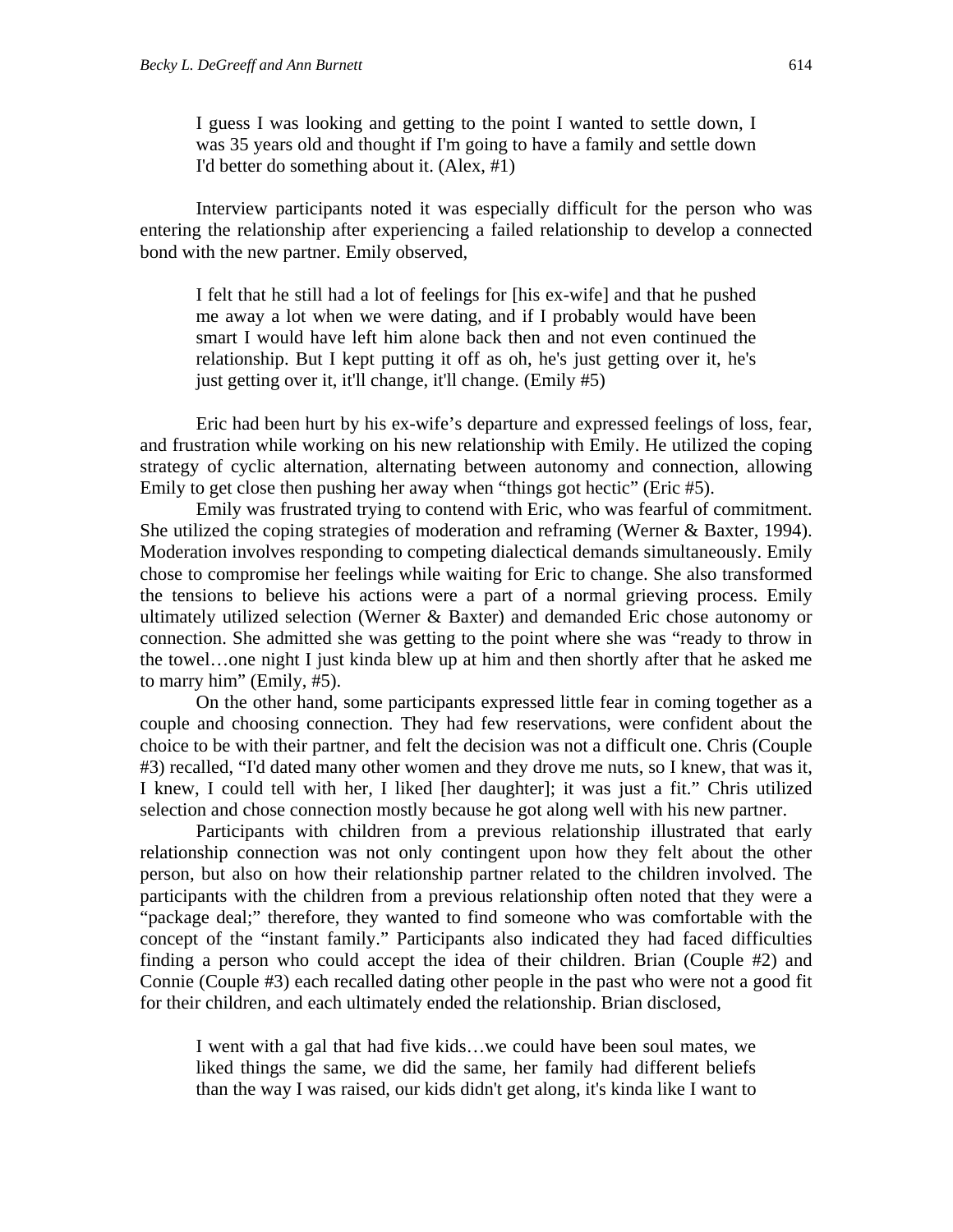find somebody who doesn't have kids so I don't have to worry about blending the kids together. (Brian, #2)

Brian turned down a chance for long-term happiness with his "soul mate" and decided to seek out someone without children so he could avoid stepsibling rivalry. When Brian met Betty, he found she was good with his kids, attractive, intelligent, and they both wanted to end up on a hobby farm. He was therefore able to utilize selection and choose connection.

Connie (Couple #3) articulated she had dated other guys in the past and her daughter "never liked anybody I dated, and she liked Chris from the get go." Although the fact that her daughter liked Chris was important to Connie, it was only one of the qualities she found important in her decision to utilize selection to choose connection with Chris. She recalled how comfortable she felt with him and how easily they could talk. "That was a big thing for me, the communication, because I didn't have that in my first marriage so that was a big plus to me" (Connie, #3).

The only guarantee in a relationship is that it will change (Dainton & Zelley, 2005). Relationships evolve and children age. Despite challenges, four couples acknowledged that even though they had been together for a few years, they still remained connected, both as a couple and as a family. Every couple was aware of the importance of spending time together and made a specific point to accommodate the connection need, even though it required effort. Abby commented that she and Alex enjoy hunting, fishing, and riding four-wheelers together. Chris pointed out that both he and Connie have hectic jobs and are aware of the notion that "if you get caught up in that then all of a sudden you're shutting off your personal time, your personal life, and you gotta leave the line of communication open, and we do" (Connie #2).

On the other hand, Brian and Betty (Couple #2) expressed that they valued their autonomy needs over their connection needs within their relationship. Betty enjoys going to horseshows every weekend during the summer. Brian went with her for a few years, but did not enjoy it and decided he had other things he wanted to do. He noted that they have similarities but "don't need to be locked at the hips to make things work." Brian also revealed,

She's very independent, she always has been, so spending time alone to her isn't much, but to me, I'm used to having someone around, I like to have people around, it's been an adjustment for me, but I'd rather than, spending time around here wondering if she's pissed, I'm going fishing, see you in a couple of days. (Brian, #2)

Betty has utilized selection, choosing autonomy, while Brian has utilized reframing, transferring the fact that they do not have to be doing things together into a relationship positive.

## *Stepchild autonomy-connection*

The autonomy-connection tensions were not only present between the husbands and wives; they were also present between the stepparent and the stepchildren involved.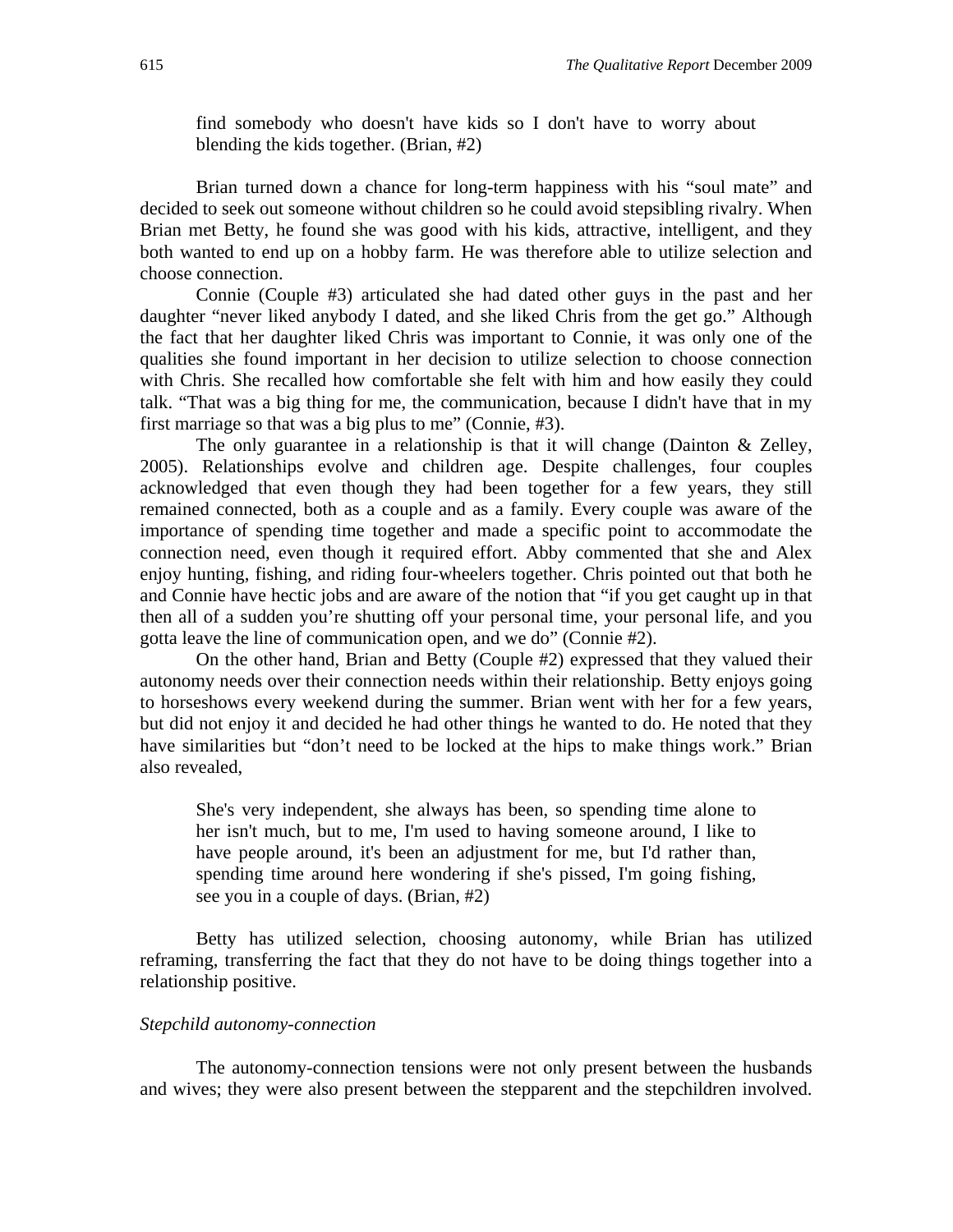The stepparents recalled that tensions were present when attempting to develop a relationship with their partners' children.

Alex (Couple #1) and Donna (Couple #4) remarked that they did not experience any troubles coming together with their stepchildren. Alex recognized that things could have been miserable if he and his stepson had not bonded in a positive way, reflecting,

if the kid and I were going to buck heads all the time it would cause problems between Abby and I, which I know of a family like that, they're married and they got the one kid that bucks heads all the time and it's causing problems. (Alex, #1)

Alex and his stepson experienced connection, something that does not always occur in step-relationships.

Most participants expressed that there was connection between the stepparent and the stepchildren in the beginning when the relationship was new and the children were younger. However, the relationship became more challenging as time passed; the children grew older and "turned" on the stepparent. Many times the stepparent could trace the change in the relationship to a single event. Once the stepchildren experienced autonomy with their stepparent, the stepparent was unable to regain the connection and ultimately experienced feelings of autonomy also.

Abby recalled that she and her stepdaughter used to get along really well until "a big blowup over the phone one night and it just hasn't been the same since" (Abby, #1). Emily experienced a similar circumstance with her stepchildren, noting, "the kids really appreciated me and everything was going really good until me and [his ex-wife] had a little confrontation one time and ever since then [step-children] have been totally 'I don't have to listen to you" (Emily #5).

Three participating stepmothers were hurt by their stepchildren and made comments regarding choosing autonomy. Abby stated, "as far as I'm concerned it's a done deal. If she doesn't want to accept me that's fine" (Abby, #1). Emily commented, "If they don't want it, I don't want it, I've tried and tried and tried" (Emily, #5). Betty declared, "I'd had enough of her, she lied, she stole… enough… I didn't want to see her, she made me upset just to have her in the house" (Betty, #2). Each participant coped with the change utilizing cyclic alternation, alternating between connection at the beginning of the relationship and autonomy later. They each ultimately utilized selection and reluctantly moved to autonomy within the stepparent/stepchild relationship.

The biological parents also experienced connection tensions related to being torn between maintaining a special relationship with their children and not wanting to alienate their spouses. Brian explained that as a result of being single for several years he was able to dedicate every moment of his visitation time to his children. After he started dating Betty, things changed.

When she came into the picture, all the time I had for the kids now went to her and they looked at it as 'well you bought her this nice thing and you could have spent that on us', and there is still some of that resentment yet today. (Brian, #2)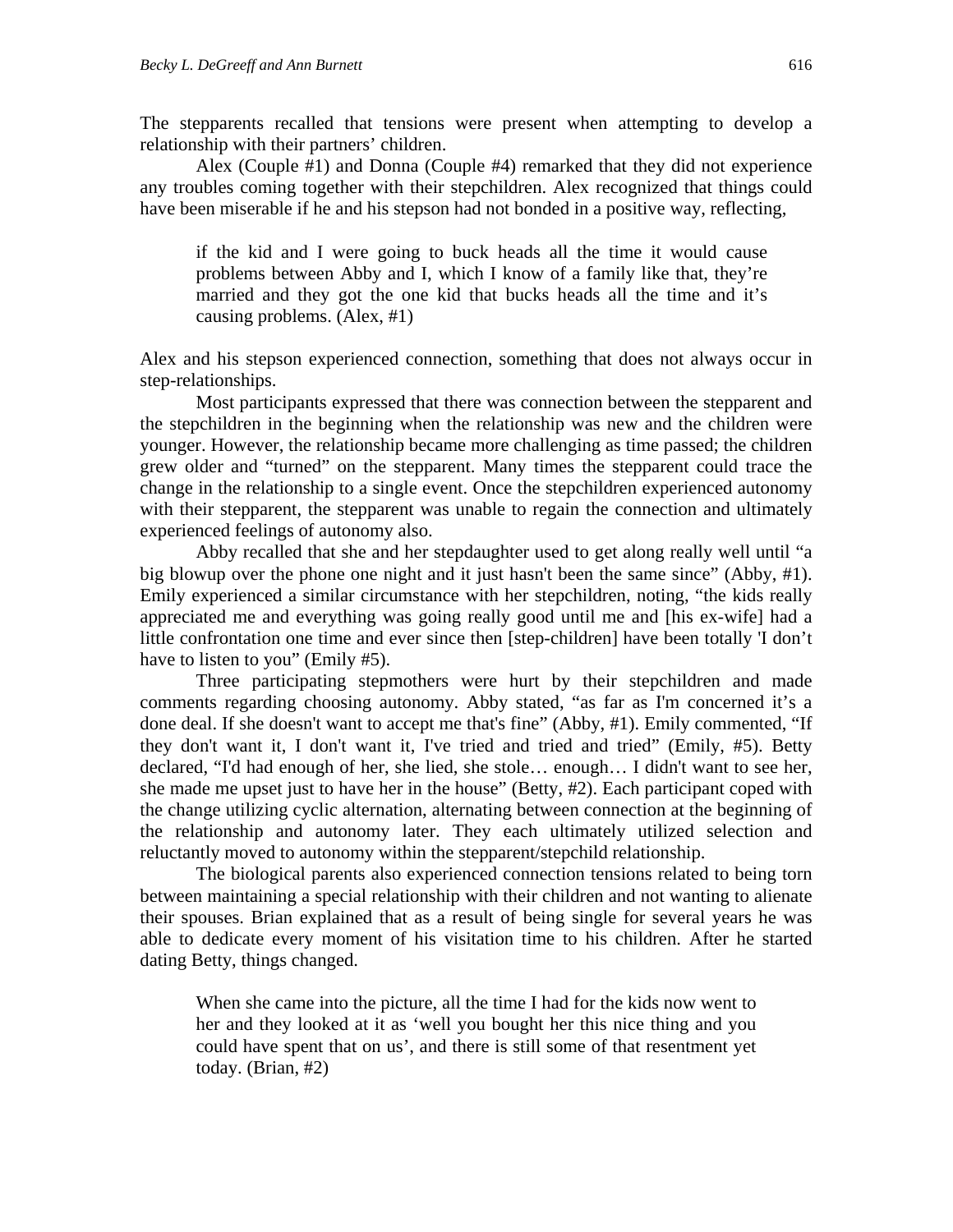Not only did Brian perceive resentment from his children, the animosity between his daughter and his wife has made his life difficult. Brian recalled a specific event during the interview with Betty present that described his frustrations.

Just a year ago you told me I couldn't have the kids for Christmas…I didn't have them, I even had to meet my daughter somewhere else to give her her gifts for Christmas and that got be a whole challenge…I'm caught in the middle, I got to please two people. (Brian, #2)

Eric expressed feelings very similar to Brian's, explaining,

It's like being caught between a rock and a hard place there, you know when the kids are down and want to do this and this, but then all of a sudden I've got the other two kids and my wife, it's like being squeezed. (Eric, #5)

## *Ex-spouse autonomy-connection*

Some couples experienced autonomy-connection tensions related to the exspouse, causing problems within the relationship between the marital partners and also between the children and the nonresidential stepfamily. Many times the nonresidential stepparent perceived that the ex-spouse wanted to have full control over the actions of the nonresidential parent and the interactions with their children. Betty (Couple #2) explained that Brian's ex-wife played a lot of "mind games" with him and put the kids in the middle. Betty remarked, "I have to give him credit for not doing that, you know he took the sacrifice and he played along with what she demanded, and that's what frustrated the heck out of me" (Betty, #2). Emily (Couple #5) expressed similar feelings recalling how before she started dating Eric, his ex-wife continued to rely on him to help her out whenever she asked, whether it was to fix her car or other miscellaneous handyman work. Once Emily started dating him, things changed, and Eric's ex-wife tried to be more aggressive in overseeing his visitation time with the children. Emily observed,

when I came into the picture, well, "you shouldn't bring the kids to [town], you're spending time with the kids, not with Emily," I mean it was just the thing that she wanted him yet, but not in her house (Emily, #5).

Both Betty and Emily coped with the tensions utilizing moderation compromising the autonomy-connection tensions remaining connected in their relationship, yet autonomous in their feelings of frustration.

Chris and Connie (Couple #3) experienced a change in circumstance when Connie's daughter turned 16 and her biological father suddenly reappeared after a 9-year absence. Within a few months, Connie's daughter chose to move in with her father. Chris recalled, "as soon as she started seeing her dad, I'm like OK, this is going to cause troubles, and it did. I still think if her dad wasn't involved that she would probably still be here today" (Chris, #3).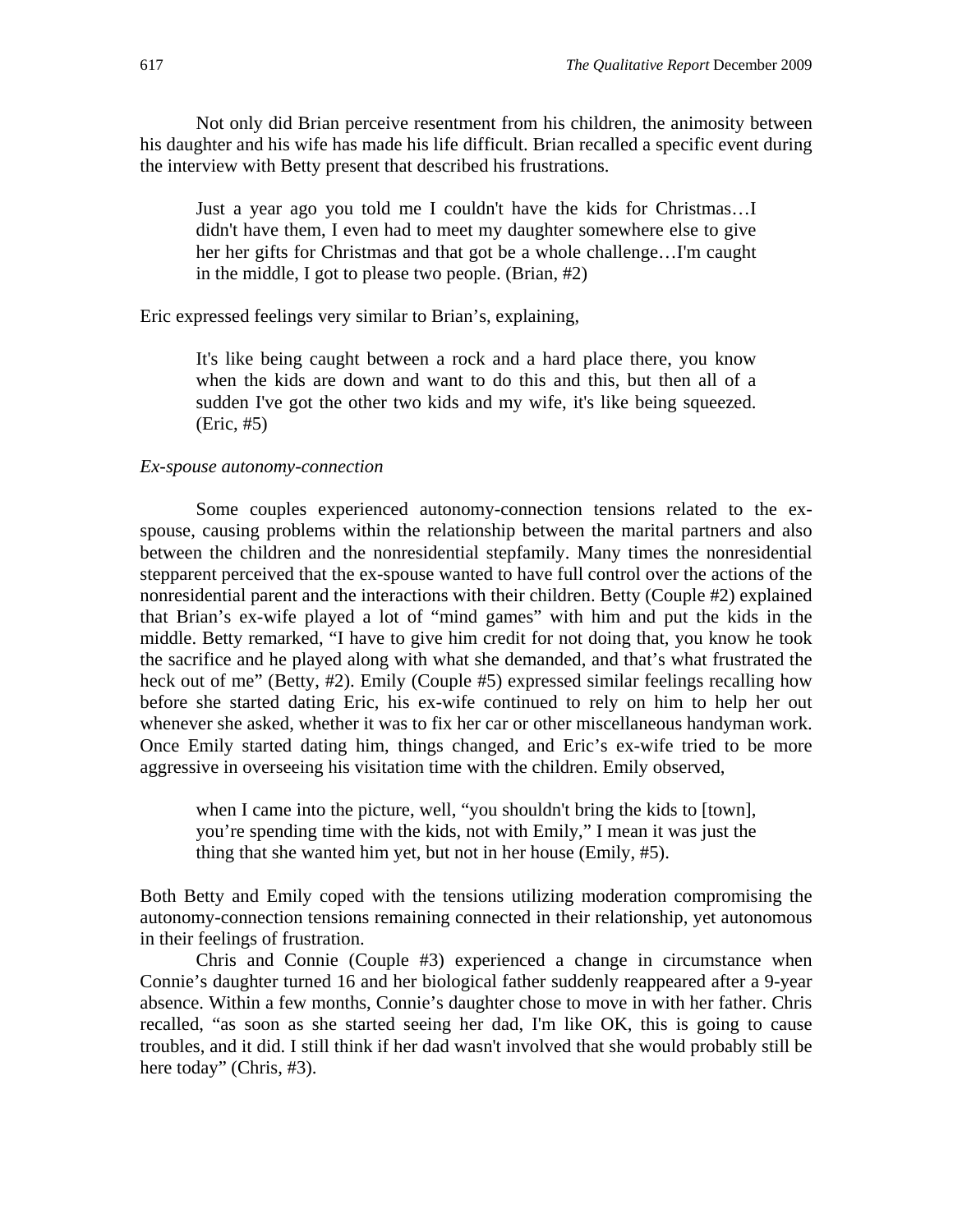Chris indicated that the reappearance of the long-lost biological father into his stepdaughter's life prompted her to force autonomy within the stepfamily. The stepdaughter utilized selection and moved toward autonomy with Chris and Connie, moving into her biological father's home. Before the biological father arrived, the relationship between the stepfather and stepdaughter was marked by connection. It became more autonomous after her biological father's reappearance into her life. Once his stepdaughter moved out, Chris utilized cyclic alternation (Werner & Baxter, 1994), experiencing connection with his stepdaughter during visits and autonomy when she was not in the family's presence.

To summarize, all five of the nonresidential stepfamily couple participants experienced the tension of autonomy-connection. They experienced the tension in their relationship as marital partners and in their relationship with the nonresidential children. Over time, the marital partners experienced evolving autonomy-connection tensions with regard to their marriage and also with regard to their relationship with the children. In response to the second research question, all of the couples in this study used a variety of coping strategies to respond to the autonomy-connection tension.

#### **Openness-Closedness**

Openness-closedness, the second major tension investigated in this study, is related to the struggle between being forthright and practicing discretion (Werner & Baxter, 1994). Evidence of openness-closedness tensions was found among all participants. As with autonomy-connection, the tension occurred within the couple, between stepparents, and between the children and stepparents.

#### *Couple openness-closedness*

Some of the stepparents disclosed that they experienced negative feelings related to their stepchildren. They struggled with the notion of sharing these feelings with their spouse, the child's parent, who may not want to hear negative things about the children. Alex (Couple #1) disclosed in front of Abby, "I think she is going to get mad at me for saying this, but I think the kids got it too goddam good" (Alex, #1). Alex understood that he would upset Abby with his comment; however, he still utilized selection and experienced openness letting Abby know his true feelings.

In a similar fashion, Betty (Couple #2) expressed her frustrations regarding her stepdaughter to Brian, who did not want to hear or believe anything she had to say regarding his daughter. "I said to him one day, just take your blinders off and see." However, Brian did not react positively to Betty's openness. "Pissed him off. STRESS, stressed right from there, yes, because he wanted to see her for who he wanted her to be, not for who she was" (Betty, #2). Betty felt, as the nonbiased party, that she had a clear vision of her stepdaughter. In her frustration with the relationship, Betty utilized selection by expressing openness, only to find Brian upset with her.

Alex and Betty chose to be open with their feelings regarding their stepchildren. Emily (Couple #5), on the other hand, was more indirect in expressing her feelings to Eric. Emily disclosed feelings of frustration regarding the child support Eric pays because money is tight in their household. She admits sometimes she feels resentful about the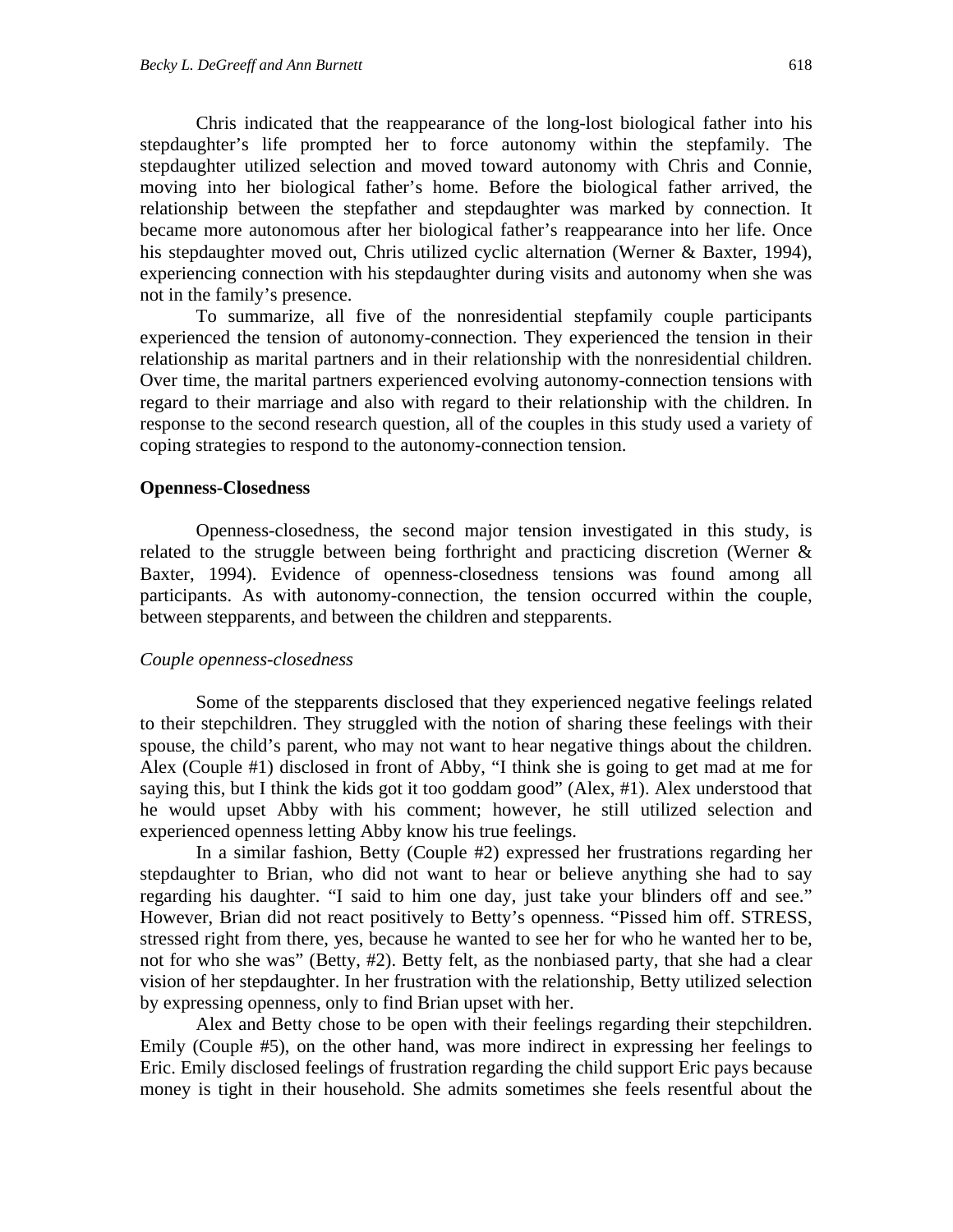child support because she feels her children have to do without because of his ex-wife. Rather than tell Eric her true feelings, Emily illustrated how she coped with the tensions.

I don't tell him a lot of that resentful part and stuff because I don't want him to feel bad either, but so I think I let him know other ways, by getting angry towards things like if we're out shopping and the kids want this, they want this, I'm like "we don't have enough for our kids, so why should we spoil extra on your kids when they're down." But then I feel guilty because yes, they're his kids and he should be able to buy them something too and so it's hard. If he asks my opinion I just kinda walk away. (Emily, #5)

Emily utilized selection and disqualification by not saying anything to Eric, but letting him know indirectly some of her feelings.

### *Stepparent openness-closedness*

Stepparents experience a unique set of circumstances regarding the stepchildren. The participants of this study all expressed feelings of deep caring, and even love, for their stepchildren. However, they also were forced to acknowledge that as a stepparent, they were secondary to the biological parents. Because of this delicate relationship, the stepparent participants were sometimes hurt, either intentionally or non-intentionally, by the actions of their stepchildren. Participants described situations that illustrated how circumstances within the stepfamily evolved, and how they ended up with feelings of hurt and betrayal caused by their stepchildren.

Betty (Couple #2) explained when she and Brian first came together as a couple, and early in their marriage, she had every intention of being the best possible stepmother to Brian's children. Regarding Brian's daughter, Betty disclosed, "I did whatever I could, whenever she asked for something I helped her with it, I took her down to get birth control which he [Brian] did not want" (Betty, #2). She indicated that she defended her stepdaughter when Brian found out about the birth control, recalling, "I was like, 'she's going to do it anyway,' but he got very mad about that, but she wanted me to keep it a secret from him, which I did for a long time" (Betty, #2).

Much like Betty, Chris (Couple #3) was able to pinpoint the time period when the relationship with his stepdaughter changed. He experienced feelings of loss when his stepdaughter reunited with her biological father. Chris illustrated his contradictory feelings about his stepdaughter moving out of their home stating,

I'm not going to downgrade her for what she did, it's still her father, and I'm sure she was torn quite a few years when he didn't have contact with her. There's probably a lot of emotions flowing there yet of 'why didn't he want me.' So I've just kinda been there for her, but yet, she's got her real father, and if she needs my help, I'm there…I just kinda hang back in the weeds and if I'm needed I'm needed. (Chris, #3)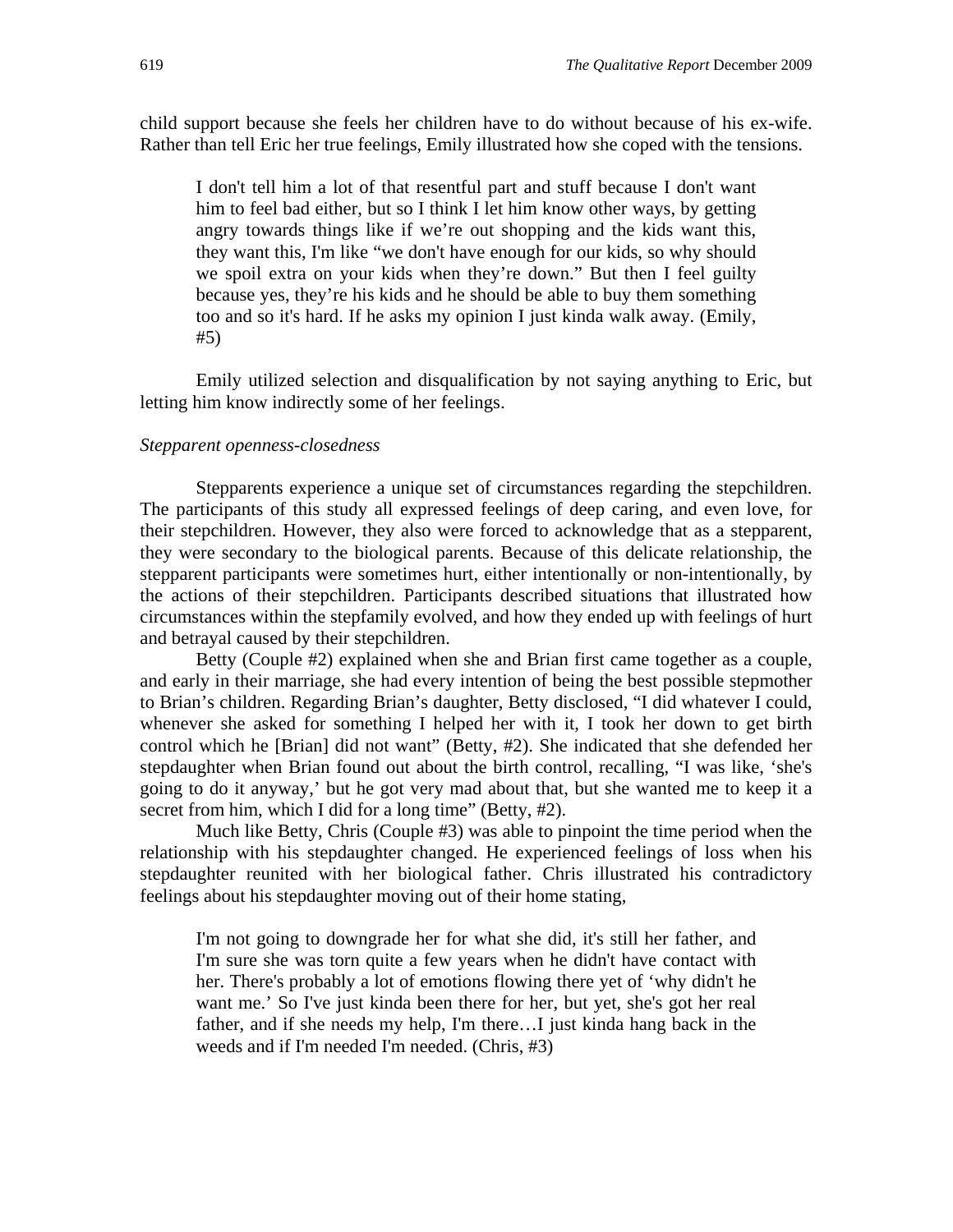Similarly, Emily (Couple #5) experienced emotional pain delivered by the actions of her stepchildren. She realized she was blindsided and now feels she cannot trust them or communicate openly with them.

I thought we got along good, but then they turn around and they go tell [the ex-wife] other things and I don't know what to trust in them anymore. So right now I don't have a lot of strength with communication with them. (Emily, #5)

All three stepparents coped with the tensions utilizing cyclic alternation and alternating between openness and closedness throughout the relationship.

#### *Children openness-closedness*

When communicating with the children, participants indicated they struggled with what they should disclose and what they should not. Several participants expressed that they were often tempted to tell the children "the truth" about the other parent. Sometimes they resisted the temptation to express their feelings, other times they did not.

Connie explained now that her ex-husband has reconnected with her daughter, even though he only sporadically paid child support during his absence, he has been showering her with his family's money. Connie illustrated her frustration,

I still bite my lip once in a while when I hear "well, my dad's taking me here," sometimes I just want to say 'it's not always about the financial or the physical,' but I don't ever "oh, your dad." (Connie, #3)

Connie also remarked that she has held onto the belief that she should not disclose her true feelings about her ex-husband to her daughter because, "no matter what, that's still her dad, even if he wasn't the greatest dad in my opinion, but I know that if I'm going to badmouth him, deep down that probably hurts and affects her" (Connie, #3).

Emily (Couple #5) also expressed how frustrating it was for her to contain her feelings when the kids repeat things their mother has said. She disclosed that she is tempted to set the record straight when she hears Eric's ex-wife has made comments regarding him or spoken negatively about her. Connie also noted that she makes a conscious effort to keep her feelings regarding the children's mother and stepfather to herself because she knows, based upon past experience, her comments will be repeated to Eric's ex-wife.

Doug (Couple #4) explained even though it takes a lot of work to keep from badmouthing his ex-spouse in front the children, it is well worth it. Unlike the other divorced couples of this study, Doug and his ex-wife have an agreement, "me and his mom decided right away that we just weren't going to do that. Nobody badmouths each other in front of him and just none of that happens" (Doug, #4). As a police officer, Doug has witnessed the damages marital conflict can have on a child. He explained,

Them little kids, they remember all that stuff. When you go, when the police officer shows up or whatever, and you call the mom a bitch in front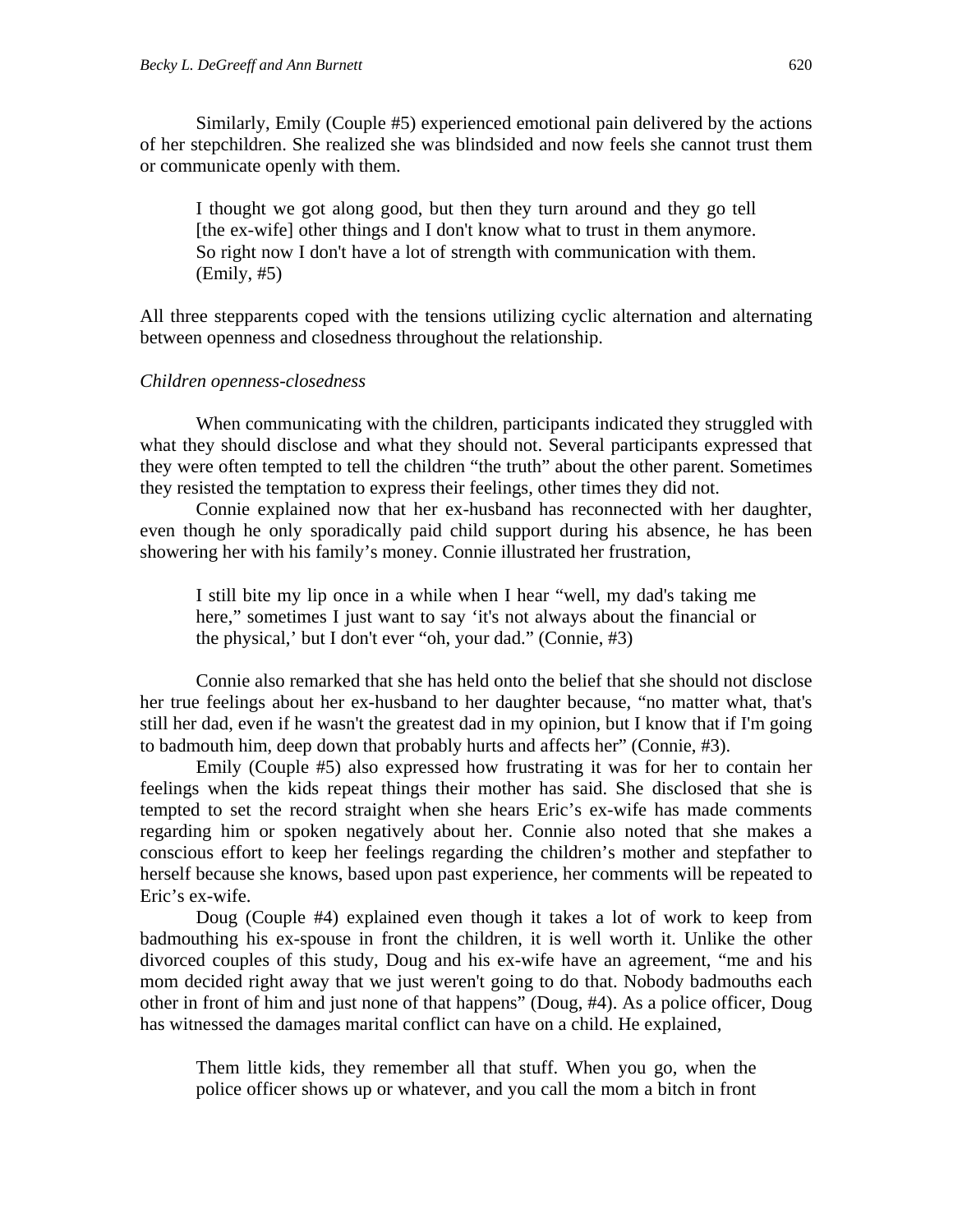of him, and they remember all that stuff, and it's no good for anybody. And they'll remember that forever, and you can really traumatize a kid. (Doug, #4)

Connie, Emily, and Doug all acknowledged it is difficult to remain silent about their true feelings for the other parent "biting their lip," being "tempted" to speak up, and "that it takes work." Regardless of the difficulties, they all utilized selection choosing closedness.

Although all the participants noted that they attempted to not speak negatively in front of the children, once in a while their frustrations got the best of them. Brian (Couple #2) described how actions by his ex-wife could push Betty's "hot buttons" causing her to explode. Brian also admitted that he, too, was guilty of expressing his feelings to the kids. "I didn't agree with a lot of the stuff that was happening there, and the kids knew it because I would speak my piece and there would be war once in a while." Brian and Betty both utilized selection and experienced openness after attempting closedness.

Eric (Couple #5) admitted that he harbored feelings of animosity toward his children's stepfather. "The guy that she married, I worked with at [my job] for a while, I can't stand him, I couldn't stand him then" (Eric, #5). He illustrated openness when he recalled a time he said something "not so nice," and his son told his mother. As a result, Eric's ex-wife called him and demanded an explanation. Eric told her, "because I can't stand him, and I can't stand some of the stuff he does with my kids" (Eric, #5). Eric utilized selection choosing openness with his children and suffered consequences from his ex-wife.

To summarize, the nonresidential stepfamily participants experienced the tension of openness-closedness expressing (or not expressing) their true feelings about parenting issues, the children, and the ex-spouse. All of the participants utilized the selection coping strategy to deal with the openness-closedness tension. They also utilized cyclic alternation, alternating between openness and closedness at different times throughout the relationship, and moderation to compromise with some openness and some closedness. Therefore, to answer the second research question, the coping strategies of selection, cyclic alternation, and moderation were utilized by the participants to manage the dialectical tension of openness-closedness.

#### **Conclusion**

The results of this study revealed that dialectical tensions are prevalent among marital partners of nonresidential stepfamilies and are directly related to the unique feelings that arise due to the many intricacies involved with the nonresidential stepfamily situation. Past research has examined dialectical tensions between romantic partners, marital partners, stepparents, and stepchildren (Baxter, 1990; Braithwaite & Baxter, 2006; Cissna et al., 1990; Pawlowski, 1998). This study adds to previous research with the examination of dialectical tensions experienced by nonresidential stepfamily marital partners. This type of research is necessary because the nature of the communication and the coping strategies utilized by marital partners play an important role in the success of the marital relationship (Berger, 1998). Research participants offered detailed explanations of the tensions they were experiencing and how they attempted to manage them.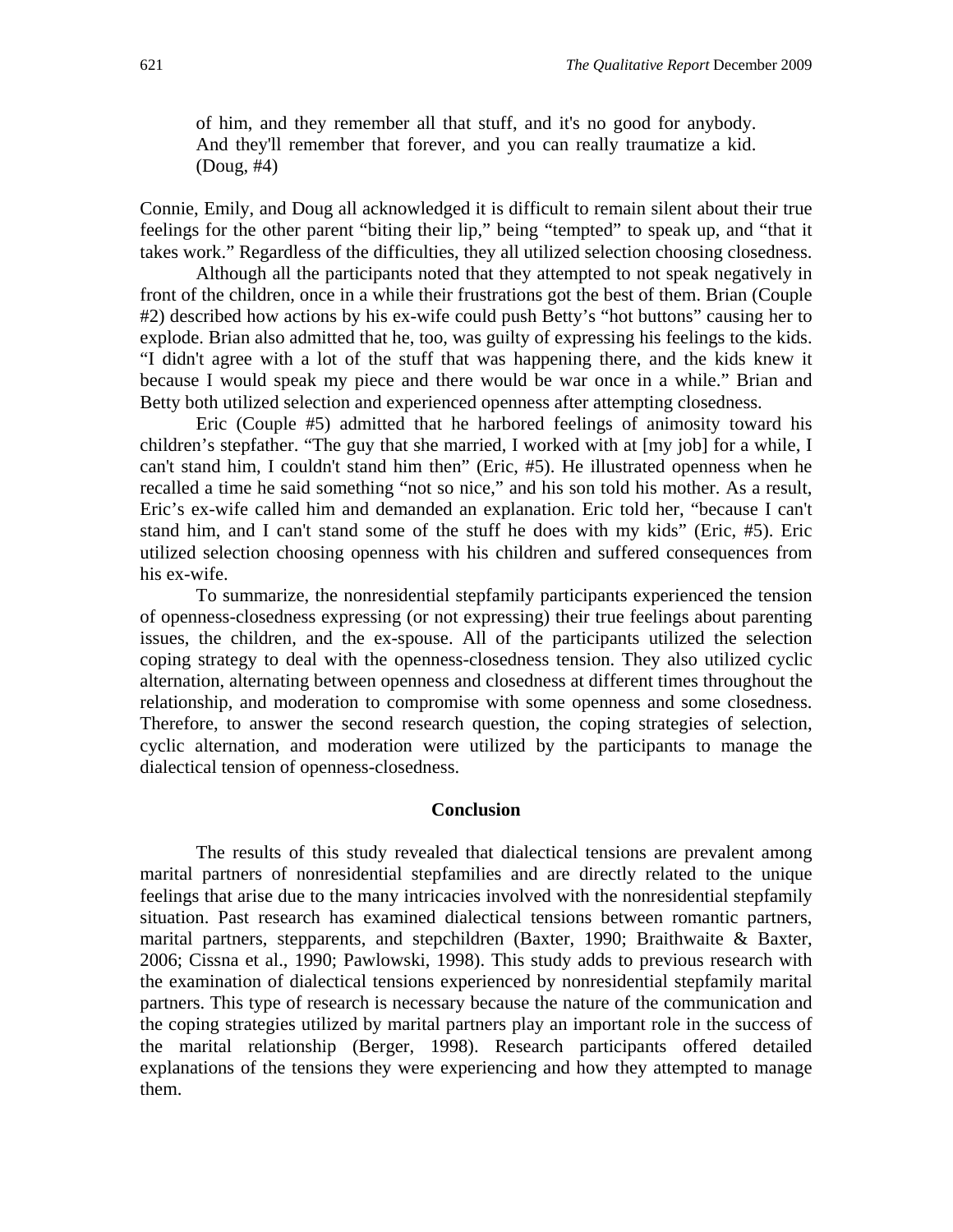Nonresidential stepfamilies are considered a unique family structure and not always recognized by others as a valid family. Participants of this study expressed feelings of frustration and despair when they became overwhelmed by the difficulties related to their nonresidential children and family structure, believing they were alone. Nonresidential stepfamilies are messy compared with a nuclear family or even a residential stepfamily. The participants in this study revealed the extent of dialectic tensions in family relationships not previously examined. It is possible increased awareness and understanding can lead to greater tolerance and acceptance of nonresidential stepfamilies within our society.

Research participants experienced dialectical tensions in their relationship as marital partners and in their relationship with the nonresidential children. Over time, the marital partners experienced evolving autonomy-connection tensions (Werner & Baxter, 1994), in regard to their marriage and also in regard to their relationship with the children. The passage of time, along with the aging of the children, played a role in this evolution. In the interviews, the participants explained how they used various strategies to cope with the autonomy-connection tensions experienced throughout the life of their relationship, including selection, reframing, and cyclic alternation. Previous research has confirmed the existence of autonomy-connection tensions within romantic relationships (Pawlowski, 1998). This study uniquely demonstrates the fluidity of dialectical tensions and the different ways of coping with them as relationships evolve in nonresidential stepfamilies.

The tensions of openness-closedness (Werner & Baxter, 1994) were often experienced by stepparents struggling with the notion of expressing to their spouse their true feelings about parenting issues, the stepchildren, and the ex-spouse. Biological parents often struggled with telling the kids "the truth" about the ex-spouse/other biological parent, as well as with the custodial parent badmouthing them and/or their new spouse. Participants utilized the various strategies of selection, cyclic alternation, moderation, or disqualification when coping with the tensions related to whether or not they should express their feelings or remain silent.

In regard to stepfamilies, researchers have stressed the need to move the focus beyond the residential stepfamily household to include the nonresidential parents and other nonresidential family members (Coleman, Ganong, & Fine, 2000). Researchers are beginning to focus on how stepfamily members manage dialectical tensions during interactions with nonresidential parents (Braithwaite & Baxter, 2006); however, this line of research has not been extensive.

Limitations of the study included the fact that the participants were interviewed only once and asked to recall experiences related to stepfamily issues. Couples with younger children faced different types of issues than couples with older children. Longitudinal studies could offer insight to the evolving tensions experienced by nonresidential stepfamily members as the children grow from young children to adults.

A second limitation of the study is the results are based on interview data provided by participants who have remained married regardless of the difficulties many have had to overcome. Subsequent marriages end at a higher rate than first marriages (Bramlett & Mosher, 2002). Including perceptions of nonresidential marital partners whose subsequent marriage failed could offer further insight related the unique tensions associated with this specific stepfamily formation.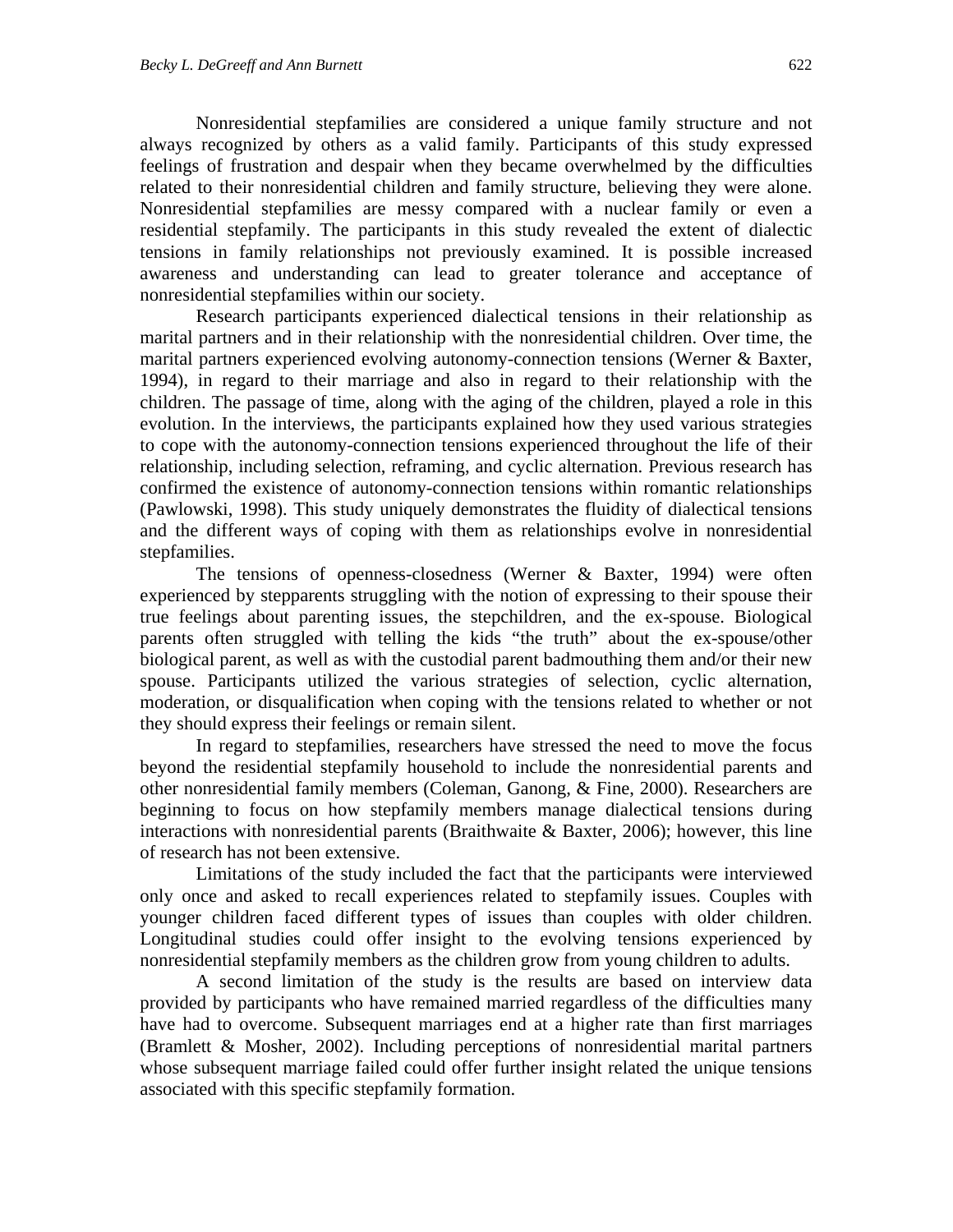Further research should be carried out to build upon the findings of this study and others that are beginning to examine nonresidential stepfamily circumstances. This line of research could also benefit with insight offered from the perspective of the children involved with the nonresidential stepfamily. More research should also include a focus on the nontraditional nonresidential stepfamilies, including cohabitating couples and gay couples. This study concentrated on couples who were married; however, each couple noted that they had lived together prior to getting married. Other couples were turned away from this study because they were not married, but had been cohabitating for many years.

Results of this study will benefit researchers, communication instructors, counselors, and stepfamilies, helping them become more aware of the marital tensions and coping strategies utilized within nonresidential stepfamilies. Understanding the unique tensions and circumstances present in nonresidential stepfamilies can help increase the chances of success within the marriage and within the nonresidential stepfamily, helping maintain the familial bond with the nonresidential children.

#### **References**

- Americans for Divorce Reform. (2002). World divorce statistics. *Divorce magazine*. Retrieved from http://www.divorcemag.com/statistics/statsWorld.shtml
- Bakhtin, M. M. (1981). *The dialogic imagination: Four essays by M. M. Bakhtin* (M. Holquist, Ed.; C. Emerson & M. Holquist, Trans.). Austin: University of Texas Press.
- Baxter, L. A. (1988). A dialectical perspective on communication strategies in relational development. In S. W. Duck (Ed.), *Handbook of personal relationships: Theory, research, and interventions* (pp. 257-273). New York: John Wiley & Sons.
- Baxter, L. A. (1990). Dialectical contradictions in relational development. *Journal of Social and Personal Relationships*, *7*, 69-88.
- Baxter, L. A. (2004). Relationships as dialogues. *Personal Relationships*, *11*, 1-22.
- Baxter, L. A., & Montgomery, B. M. (1996). *Relating: Dialogues and dialectics.* New York: Guilford.
- Berger, R. (1998). *Stepfamilies: A multi-dimensional perspective*. New York: Haworth.
- Braithwaite, D. O., & Baxter, L. A. (2006). "You're my parent but you're not": Dialectical tensions in stepchildren's perceptions about communicating with the nonresidential parent. *Journal of Applied Communication Research*, *34*, 30-48.
- Bray, J. H., & Kelly, J. (1998). *Stepfamilies: Love, marriage, and parenting in the first decade*. New York: Broadway Books.
- Broderick, C. B. (1993). *Understanding family process: Basics of family systems theory*. Newbury Park, CA: Sage.
- Cissna, K. N., Cox, D. E., & Bochner, A. P. (1990). The dialectic of marital and parental relationships within the stepfamily. *Communication Monographs*, *57*, 44-61.
- Cohn, L. (2003, February 19). One child, four parents: Cooperating isn't always easy for divorced parents, especially when the new spouses are involved. *Christian Science Monitor*. Retrieved from http://www.csmonitor.com/2003/0219/p11s02 lifp.html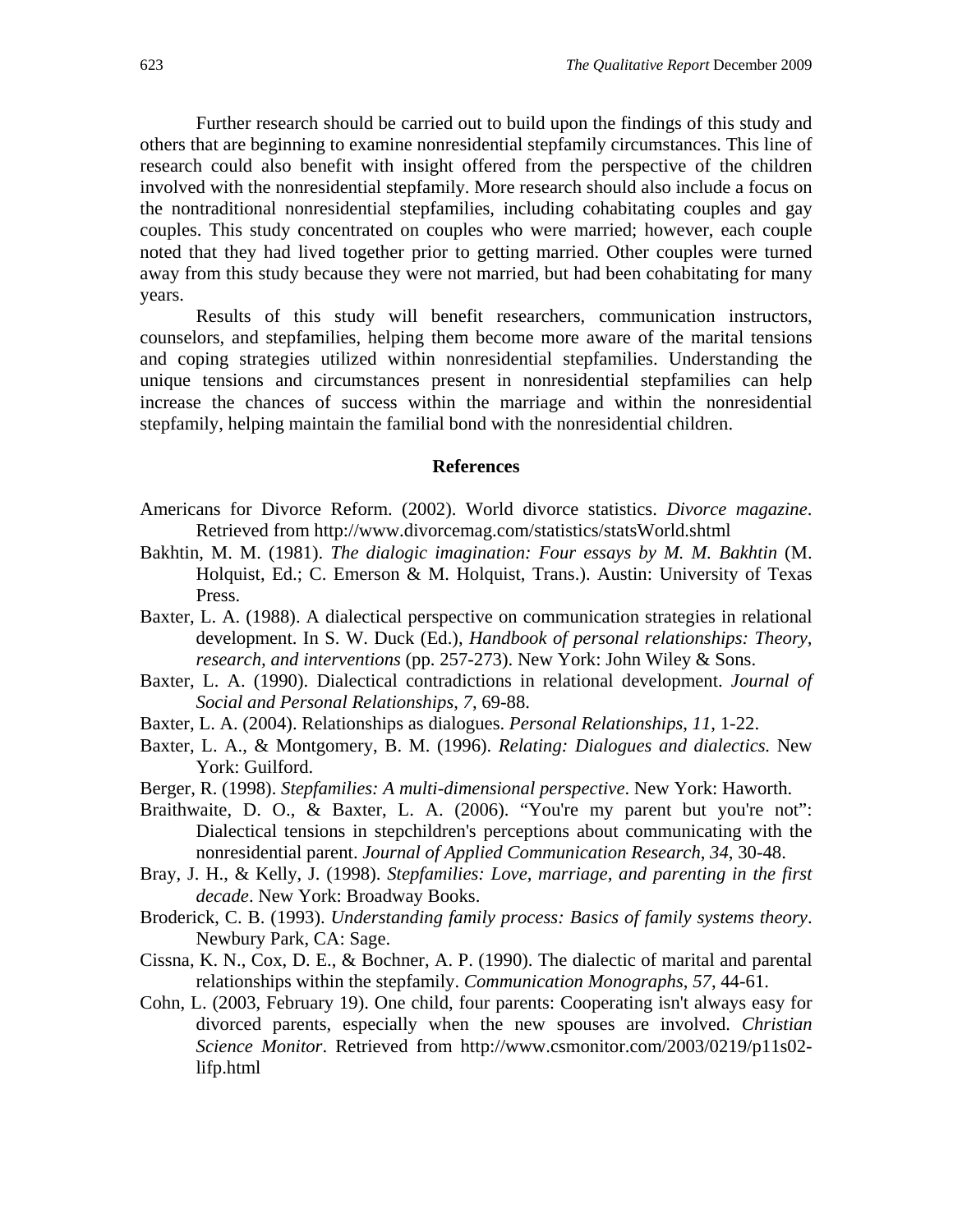- Coleman, M., Ganong, L., & Fine, M. (2000). Reinvestigating remarriage: Another decade of progress. *Journal of Marriage and the Family*, *62*, 1288-1307.
- Creswell, J. W. (2003). *Research design: Qualitative, quantitative, and mixed methods approaches.* Thousand Oaks, CA: Sage.
- Dainton, M., & Zelley, E. D. (2005). *Applying communication theory for professional life: A practical introduction.* Thousand Oaks, CA: Sage.
- DeGreeff, B. L. (2006). *Weekend warriors: Dialectical tensions and coping strategies of marital partners in nonresidential stepfamilies*. Unpublished thesis, South Dakota State University, Brookings.
- Frey, L. R., Botan, C. H., & Kreps, G. L. (2000). *Investigating communication: An introduction to research methods* (2nd ed.). Needham Heights, MA: Allyn and Bacon.
- Frieman, B. B. (2003). Helping professionals understand the challenges faced by noncustodial parents. *Journal of Divorce & Remarriage*, 39, 167-173.
- Furstenberg, F. F., & Spanier, G. B. (1987). *Recycling the family: Remarriage after divorce.* Newbury Park, CA: Sage.
- Ganong, L. H., & Coleman, M. (2004). *Stepfamily relationships: Development, dynamics, and interventions.* New York: Kluwer Academic/Plenum.
- Golish, T. D., & Powell, K. A. (2003). "Ambiguous loss": Managing the dialectics of grief associated with premature birth. *Journal of Social and Personal Relationships*, *20*, 309-334.
- Israeloff, R. (2003). Step by step. In K. Duda (Ed.), *The reference shelf: The American family* (pp. 16-23). New York: H. W. Wilson.
- Keyton, J. (2006). *Communication research: Asking questions, finding answers* (2nd ed.). Mountain View, CA: Mayfield.
- Knox, D., & Zusman, M. E. (2001). Marrying a man with "baggage": Implications for second wives. *Journal of Divorce & Remarriage*, *35*, 67-79.
- Kvale, S. (1996). *InterViews: An introduction to qualitative research interviewing.* Thousand Oaks, CA: Sage.
- Lincoln, Y. S., & Guba, E. G. (1985). *Naturalistic inquiry*. Beverly Hills, CA: Sage.
- Lindlof, T. R., & Taylor, B. C. (2002). *Qualitative communication research methods* (2nd ed.). Thousand Oaks, CA: Sage.
- Lofas, J. (2008, September 16). *Stepfamilies: Living together, recoupled, remarried: Most stepfamilies don't blend, they collide!* Retrieved from http://www.stepfamily.org/statistics.html
- McGoldrick, M., & Carter, E. A. (1980). Forming a remarried family. In E. A. Carter & M. McGoldrick (Eds.), *The family life cycle: A framework for family therapy* (pp. 265-294). New York: Gardner Press.
- Mills, D. M. (1988). Stepfamilies in context. In W. R. Beer (Ed.), *Relative strangers: Studies of stepfamily processes* (pp. 1-28). Totowa, NJ: Rowman & Littlefield.
- National Center for Health Statistics. (2002). *Cohabitation, marriage, divorce, and remarriage in the United States: Data from the national survey of family growth.* (DHHS Publication No. PHS 2002-1998). Washington, DC: U.S. Government Printing Office.
- Pacey, S. (2005). Step change: The interplay of sexual and parenting problems when couples form stepfamilies. *Sexual and Relationship Therapy*, *20*, 359-369.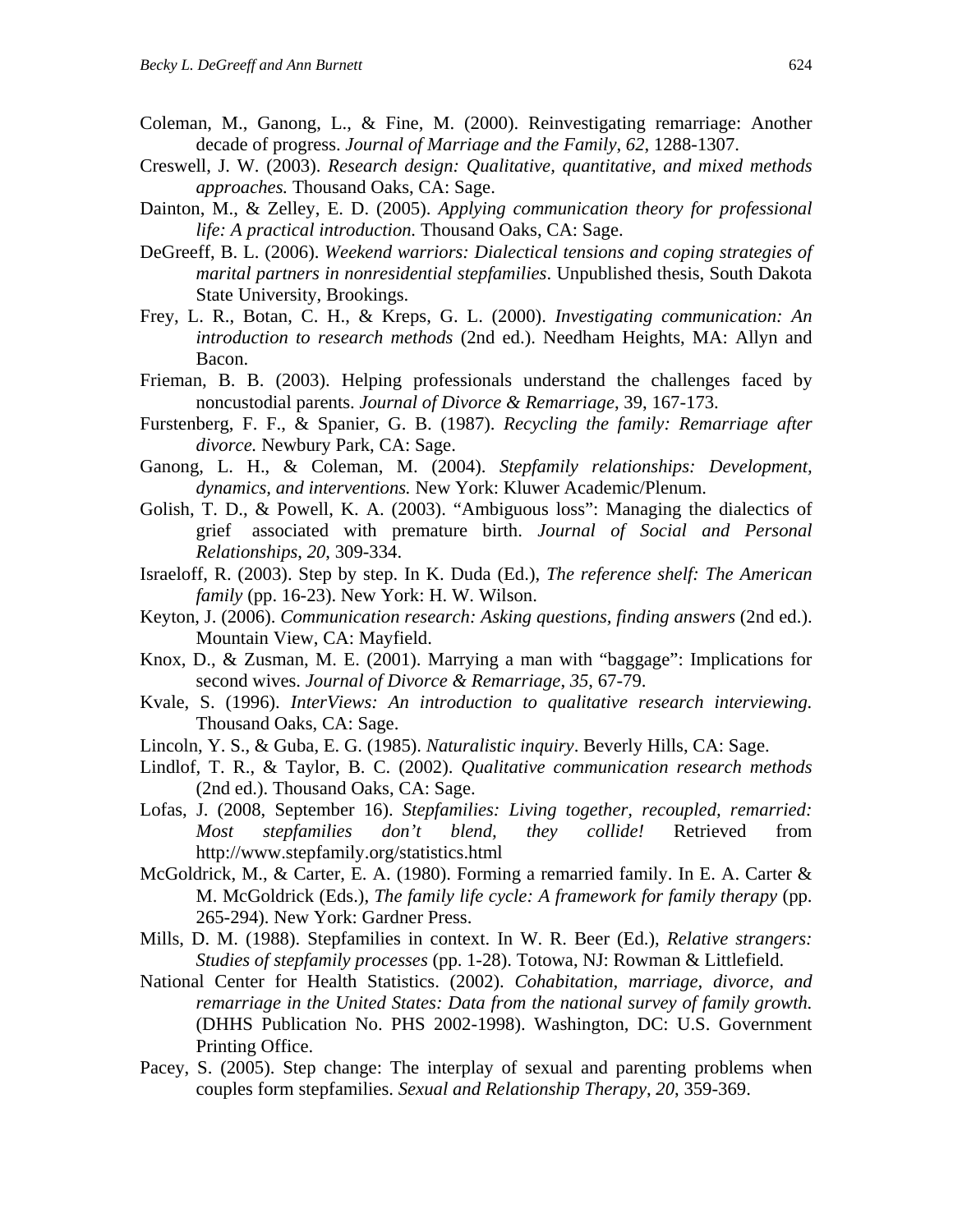- Pawlowski, D. R. (1998). Dialectical tensions in marital partners' accounts of their relationships. *Communication Quarterly*, *46*, 396-416.
- Pawlowski, D. R. (1999). Rubber bands and sectioned oranges: Dialectical tensions and metaphors used to describe interpersonal relationships. *North Dakota Journal of Speech & Theatre*, *12*, 13-30.
- Popenoe, D. (1994). The evolution of marriage and the problem of stepfamilies: A biosocial perspective. In A. Booth & J. Dunn (Eds.), *Stepfamilies: Who benefits? Who does not?* (pp. 3-27). Hillsdale, NJ: Lawrence Erlbaum.
- Rollie, S. S. (2006). Nonresidential parent-child relationships: Overcoming the challenges of absence. In D. C. Kirkpatrick, S. Duck, & M. K. Folley (Eds.), *Relating difficulty: The process of constructing and managing difficult interaction* (pp. 181-202). Mahwah, NJ: Erlbaum.
- Semlak, J. L., Pearson, J. C., Amundson, N. G., & Kudak, A. D. H. (2008). Navigating dialectic contradictions experienced by female African refugees during crosscultural adaptation. *Journal of Intercultural Communication Research*, *37*, 43-64.
- Turner, L. H. (2003). Theories of relational communication. In K. M. Galvin & P. J. Cooper (Eds.), *Making connections: Readings in relational communication* (3rd ed., pp. 20-31). Los Angeles: Roxbury.
- Wallerstein, J. S., & Kelly, J. B. (1974). The effects of parental divorce: The adolescent experience. In E. J. Anthony & C. Koupernik (Eds.), *The child in his family: Children at psychiatric risk* (Vol. 3, pp. 479-505). New York: Wiley.
- Werner, C. M., & Baxter, L. A. (1994). Temporal qualities of relationships: Organismic, transactional, and dialectical views. In M. L. Knapp & G. R. Miller (Eds.), *Handbook of interpersonal communication* (2nd ed., pp. 323-379). Thousand Oaks, CA: Sage.
- Winans, W. (2008). *History of the Brady Bunch. In Brady world: Home of the Brady Bunch.* Retrieved from http://www.bradyworld.com/cover/history.html

## **Appendix A**

#### Interview Guide

Orientation:

- 1. Briefly explain the purpose of the study, why this study is important, and what we hope to discover
- 2. Give assurance that personal anonymity will be preserved in the reporting
- 3. Secure permission to use tape recorder
- 4. Explain results of the completed study will be available upon request

Questions:

First interview administered to the couple together.

- 1. Tell me your story.
	- a. How long have you been married?
	- b. How did you meet?
	- c. How long did you date before getting married?
	- d. How many children do you have (yours, mine, ours)?
	- e. Where do the children reside?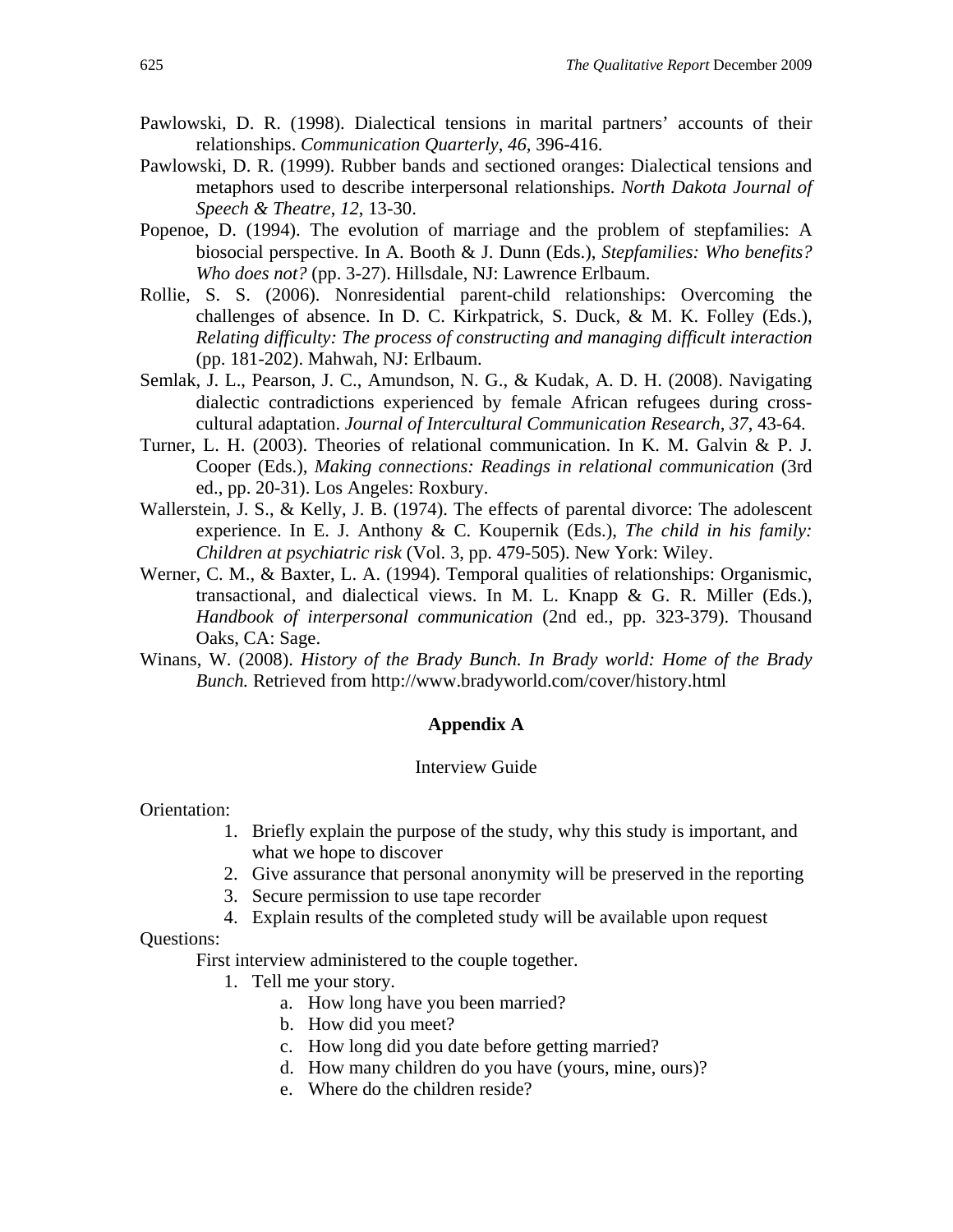- f. How often do the children visit?
- 2. As a couple, what do you feel were your most important communication problems to overcome regarding the stepfamily?
- 3. As a couple, what do you feel were other important obstacles you needed to overcome in organizing the stepfamily?
- 4. What problems (if any) do you feel you experienced as you came together as a couple with the children to identify your group as a new family?
	- a. What do the kids call you?
	- b. What strategies and tactics did you use to overcome the family identification and relationship problems?
- 5. What people or groups were important to you as you formed your stepfamily?
- 6. What do feel are the strengths of your stepfamily?
- 7. What do feel are the challenges faced by your stepfamily?
- Second interview administered to each adult separately.
	- 1. How long have you been married?
		- a. How did you meet?
		- b. What attracted you to him/her?
		- c. How long did you date before getting married?
		- d. What was the main thing about him/ her that made you know he/she was "the one" and it was time to get married?
	- 2. (If applicable) How long were you married to your former spouse?
		- a. How many children did you have before your current marriage?
		- b. Describe your marital and parental relationship.
		- c. How did you communicate with your ex-partner about parenting issues while you were married?
	- 3. How would you describe your communication with your current spouse?
		- a. Describe communication regarding parenting and discipline issues.
			- i. Do you disagree? How do you handle it?
		- b. Describe communication regarding finances.
			- i. Child support?
			- ii. Spending money?
			- iii. Gifts?
	- 4. Tell me about your experiences with visitation routines.
		- a. Describe a typical visit.
		- b. Describe the positive aspects of the visits.
		- c. Describe the challenges associated with the visits.
			- i. How do the kids behave and act toward the step parent?
	- 5. How would you describe your communication relationship with the children?
		- a. Describe how your communication patterns with the children developed.
		- b. Describe the strengths and challenges related to communication with the children.
			- i. Is there tension related to being careful about what you say around the kids?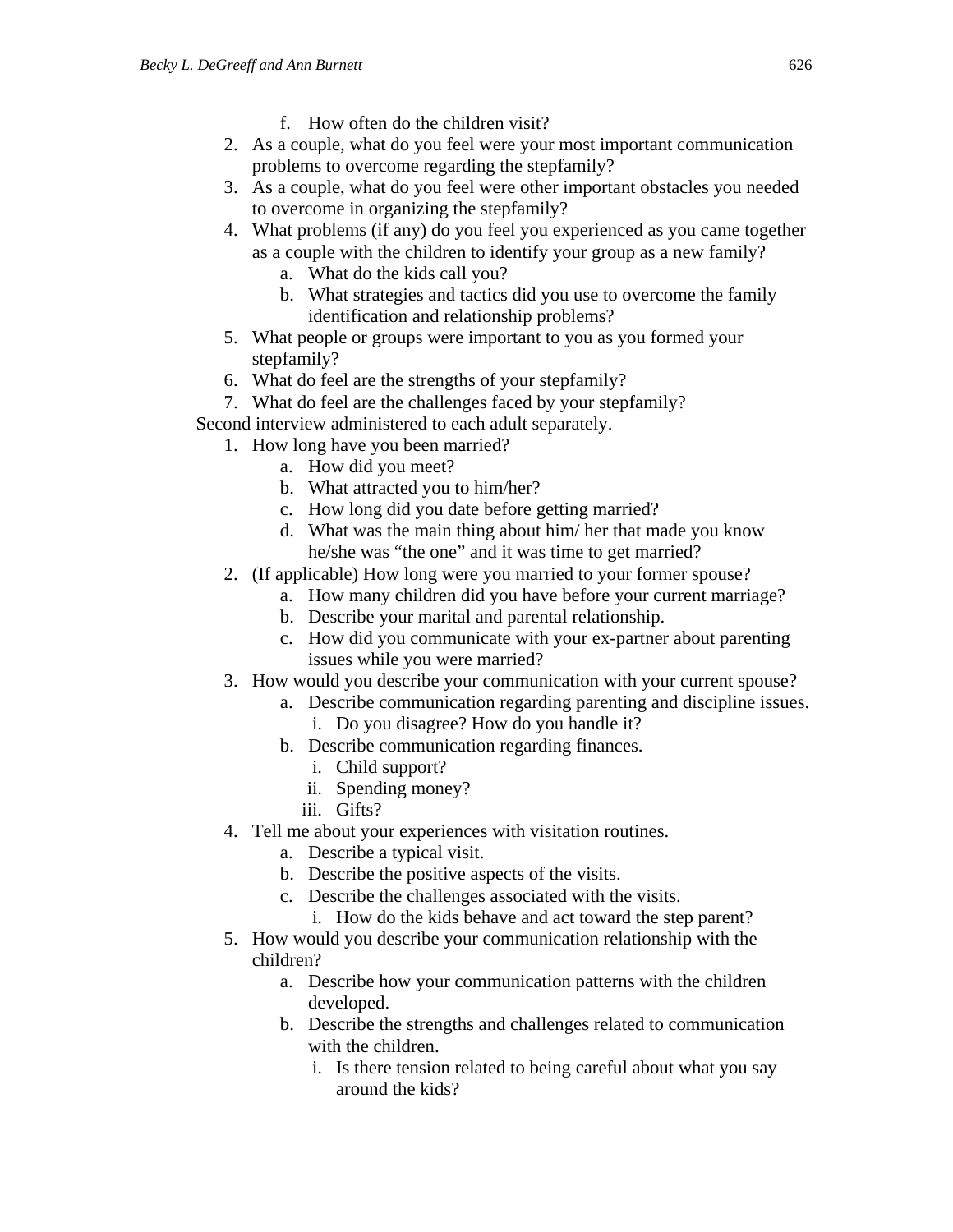- ii. During the visit, does the intensity of tension for the children, you, and your spouse change?
- 6. What advice would you have to offer a new couple organizing a stepfamily?
- 7. What do you feel are the strengths in your marriage communication?
- 8. What are the challenges related to your marriage communication?

Conclusion/ Debriefing:

- 1. Summarize main points of the interaction.
- 2. Summarize any new or interesting information gained from this particular interview.
- 3. Explain the purpose of the study, why this study is important, and what we hope to discover.
- 4. Ask if there is anything else they would like to add.
- 5. Ask if there are any questions if yes answer them.

### **Author Note**

Becky L. DeGreeff was born in southwest Minnesota and received her Bachelor's degree in Public Relations from Southwest Minnesota State University. She worked as an executive administrative assistant before returning to school and receiving her Master's degree in Communication from South Dakota State University. She is currently working toward her Ph.D. at North Dakota State University focusing on family communication. Contact information: Becky L. DeGreeff, M.S., South Dakota State University, 2006 Graduate Teaching Associate, North Dakota State University, Department of Communication, PO Box 6050 Fargo, ND 58108-6050; Telephone: (701) 231-8587; Fax: (701) 231-1047; E-mail: Becky.Degreeff@ndsu.edu

Dr. Ann Burnett was born in Colorado, attended Colorado College for her Bachelor's degree in Economics, and the University of Northern Colorado for her Master's degree in Communication. She received her Ph.D. at the University of Utah, with a focus on jury decision-making. She is currently Associate Professor and Director of Women's Studies at North Dakota State University. Contact information: Ann Burnett, PhD, University of Utah, 1986, Associate Professor, North Dakota State University, Women's Studies program, PO Box 6050 Fargo, ND 58108-6050; Telephone: (701) 231- 7290; Fax: (701) 231-1047; E-mail: Ann.Burnett@ndsu.edu

This paper is a product of the first author's master's thesis written at South Dakota State University under the careful direction of Dr. Elizabeth G. Tolman. The authors are also are deeply grateful for the assistance and feedback provided by the reviewers.

Copyright 2009: Becky L. DeGreeff, Ann Burnett, and Nova Southeastern University